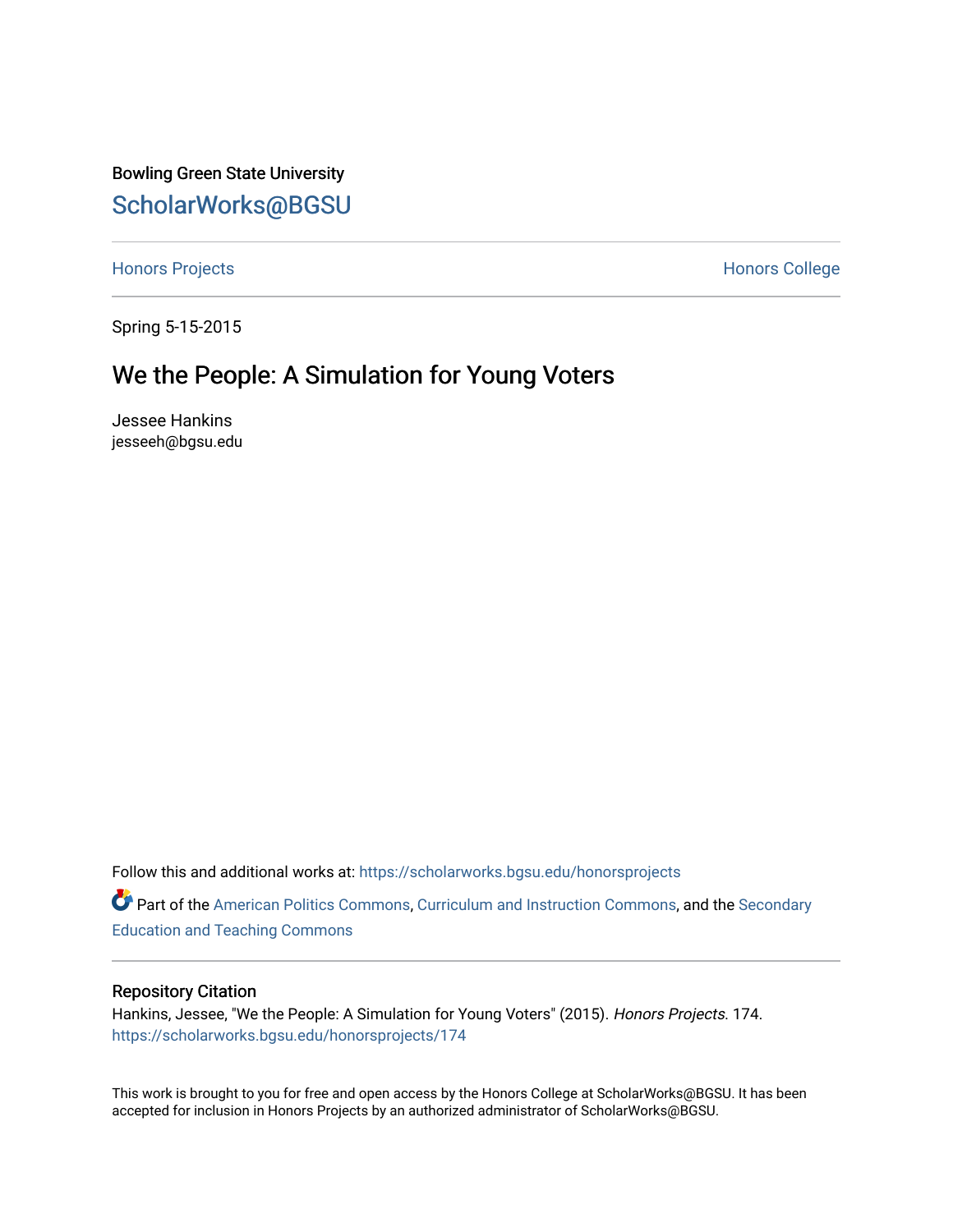

# *We the People*: A Simulation for Young Voters

Jessee Hankins Bowling Green State University Spring 2015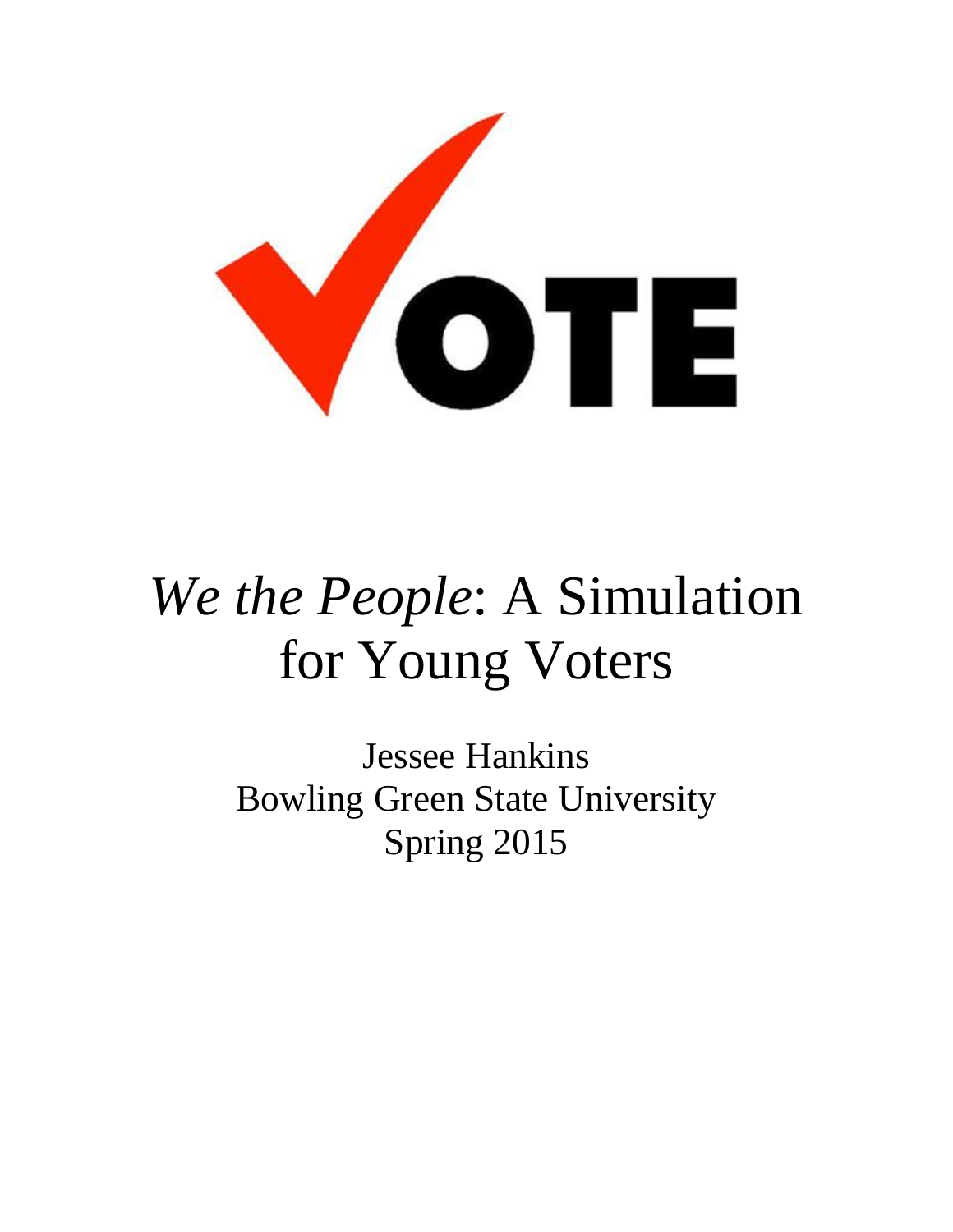### **Overview:**

In the fall of 2014, when I was drafting the initial proposal of this project, I had an idea in which a simulation would be created that allowed for the students to truly immerse themselves in the workings of the House of Representatives, providing them a chance to understand the many various processes that the House undergoes in order to govern the country. The idea seemed perfect in reaching my two goals: having students truly engage in the field of social studies and to understand the importance of political participation. At this time, I was also completing my methods block, and soon to be entering my student teaching internship. That is when my Honors project decided to take a turn.

The National Council for the Social Studies (1994) writes "the purpose of social studies is to help young people develop the ability to make informed and reasoned decisions for the public good as citizens of a culturally diverse, democratic society in an interdependent world." This important distinction is critical in recognizing the value that it has in a student's education in secondary schools; however, students do not always see it. As data shows that students are less likely to participate in the electoral process and vote as younger voters (U.S. Census Bureau, 2014), teachers must work extremely hard to ensure that students understand the importance of social studies and civic participation. Understanding this data, I went into my student teaching experience with the same two goals as mentioned previously. When I encountered my students, I began to understand the realities of teaching high school seniors.

Truthfully, as mentioned in my proposal, the sentiment remains against the field of social studies, in that students do not like social studies. Students have described the subject as "hard," "boring," and "containing useless facts." This is a common perception that has been seen throughout time. Schug and his fellow authors (1984) also found students saying the same exact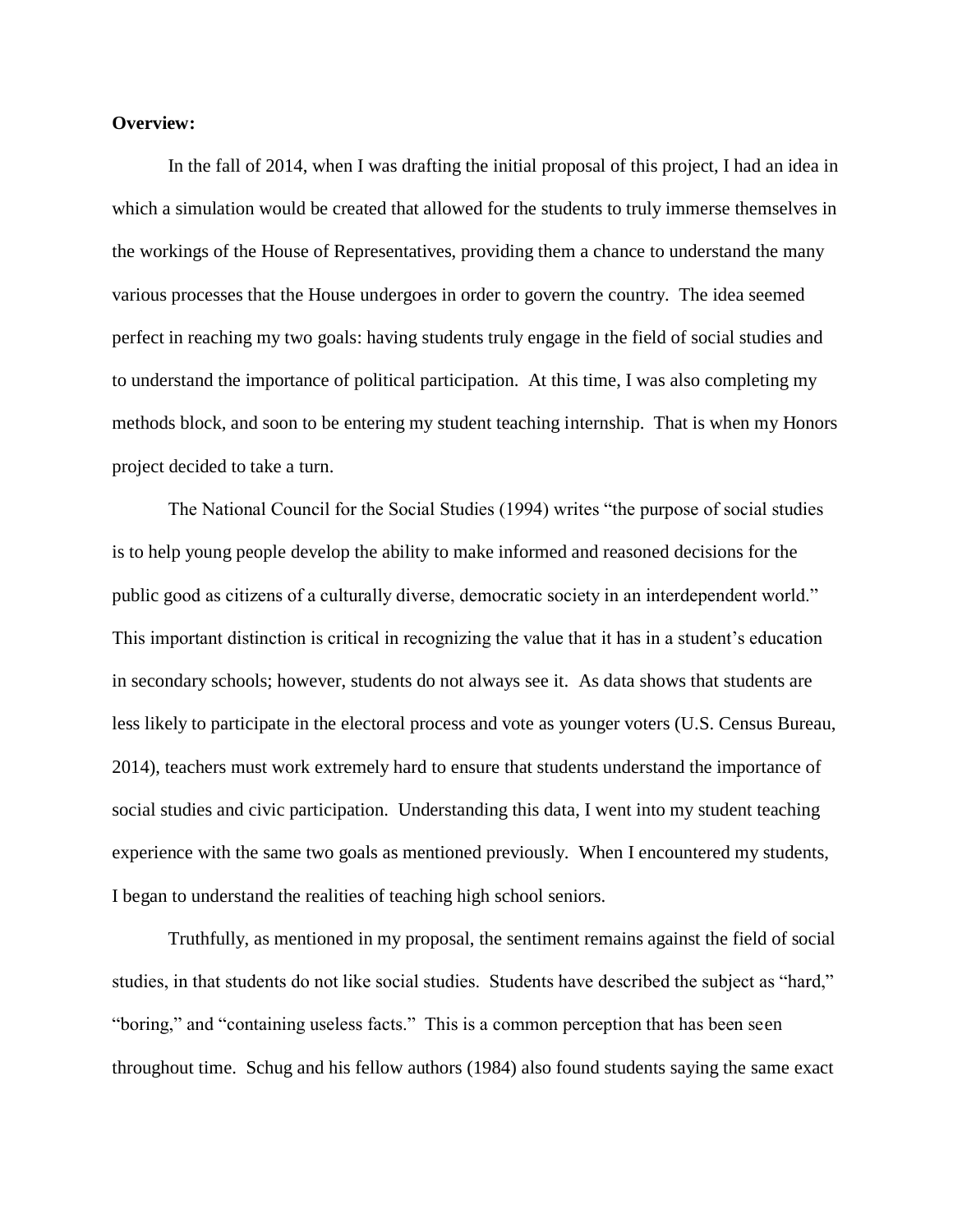same about the field of social studies. They themselves shared with the researchers that they wished to have more active experiences such as group projects or field trips to places that represent the content they are studying (Schug et al., 1984). This understanding led me to develop this lesson.

My student teaching experience was comprised of teaching college-prep American Government and Economics classes. At the school I was placed, these social studies courses were only a semester long, meaning that the content covered in a year-long course had to be covered in simply 18 weeks. Therefore, my lessons had to be extremely focused and on point in meeting my lesson objectives and aligning them with the academic content standards. I also encountered difficulty in a way I could not even imagine: second semester seniors. While recognizing that of course not all students like social studies, I did not even imagine that seniors who were almost completed with their high school career would continue to challenge me to create lessons that would provide opportunities for active learning and kept these senior students engaged and involved in their learning. This became part of the reasoning as to why this lesson was developed.

Initially, when I taught this lesson in my student teaching experience, I had seen a lesson that provided the historical perspective of the compromises that were stuck at the Constitutional Convention and was going to use that as the lesson for the day. However, when I had engaged in the lesson in the first class, there were some surprises. Since the lesson was completely based off the historical perspective, it included students arguing for the continuation of slavery. I actually had not taken into account that some students may not feel comfortable with the idea of arguing for slavery, and the rest of the lesson was actually spent discussing the implications of what slavery meant to the colonists and how it impacted the Constitution. After that class, my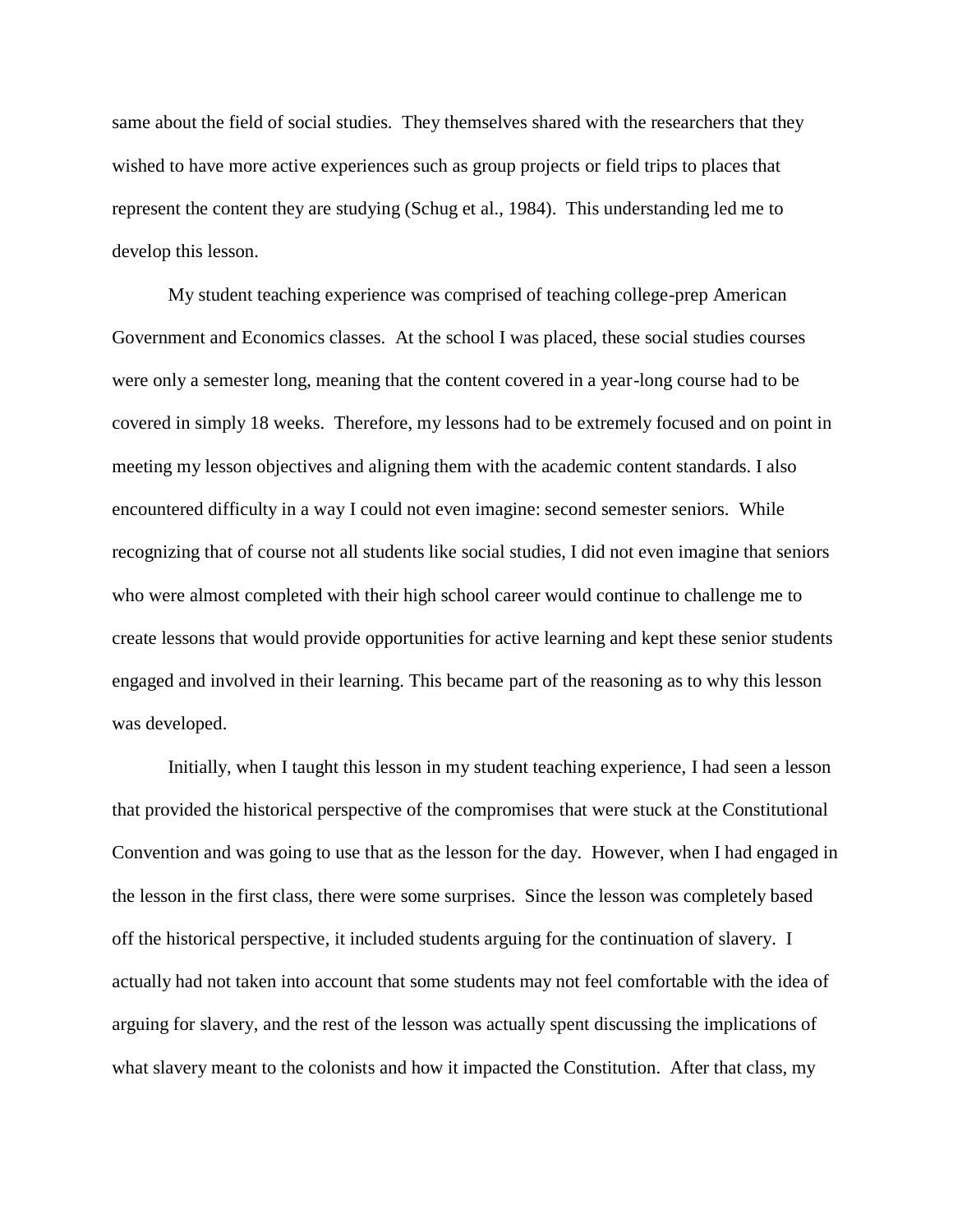cooperative mentor teacher and I worked together to draft a lesson that would provide similar aspects of the compromises at the Constitutional convention but in a contemporary setting. The lesson plan that you will read is partly adapted from that earlier plan.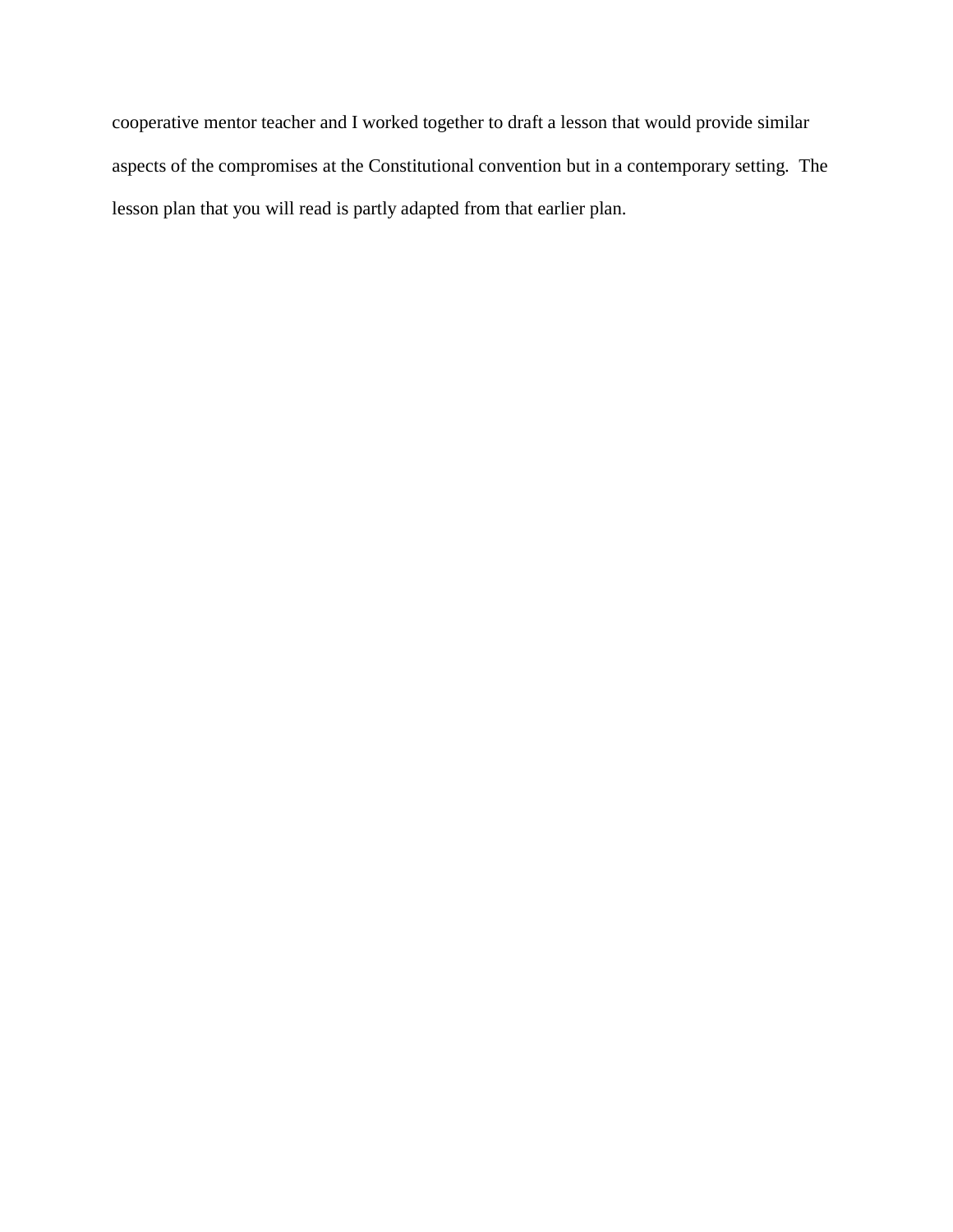| <b>Title of Today's Lesson:</b> We the People: A Simulation for Young Voters |                                             |  |  |
|------------------------------------------------------------------------------|---------------------------------------------|--|--|
| <b>Subject Course:</b> American Government                                   | Grade Level: $11/12th$ Grade                |  |  |
| <b>Unit Topic:</b> Drafting the Constitution                                 | <b>Class Duration:</b> 1 to 2 class periods |  |  |

#### **Lesson Summary and Rationale**

This lesson provides students with a look at the various compromises that were struck at the Constitutional Convention by having the students debate the compromises. While the compromises are changed to reflect the simulation, it provides students the opportunity to examine an important part of Constitutional history in a contemporary aspect. In this lesson, students will be given the task of creating a new student council. They are given four plans to consider, two that look at the formation of student council, and two that discuss whether or not freshmen students should be given representation. The two plans that look at the formation of the student council are similar to that of the New Jersey and Virginia plans of representation that were presented at the Constitutional Convention, while plans concerning the freshmen representation are similar to that of the idea of whether or not slaves should be counted as part of the representation. As students go through the simulation, they will encounter the same questions that the Framers encountered when they were drafting the Constitution.

#### **Standards**

| Theme                  | Topic (Content)                                     | <b>Content Statement</b>                                                                                                                                                                                                                           |
|------------------------|-----------------------------------------------------|----------------------------------------------------------------------------------------------------------------------------------------------------------------------------------------------------------------------------------------------------|
| American<br>Government | Basic Principles of the<br><b>U.S. Constitution</b> | 5. As the supreme law of the land, the U.S.<br>Constitution incorporates basic principles which<br>help define the government of the United States as<br>a federal republic including its structure, powers<br>and relationship with the governed. |
| Theme                  | Topic (Skill)                                       | <b>Content Statement</b>                                                                                                                                                                                                                           |
| American<br>Government | Civic Participation and<br><b>Skills</b>            | 4. The processes of persuasion, compromise,<br>consensus building and negotiation contribute to<br>the resolution of conflicts and differences.                                                                                                    |

### **Lesson Objectives (KUDos)**

| Know (Academic Language)   | Understand                     | Be able to do                 |
|----------------------------|--------------------------------|-------------------------------|
| -Compromise                | -There was heavy debate as to  | -Identify some of the Framers |
| -Analyze                   | how the new Federal            | in attendance.                |
| -Evaluate                  | government would be            | -Describe the nature of the   |
| -Discuss                   | structured under the           | proceedings at the            |
| -Representation            | <i>Constitution.</i>           | Constitutional Convention.    |
| -Virginia Plan             | -Decisions made at the         | -Compare and Contrast the     |
| -New Jersey Plan           | <b>Constitution Convention</b> | Virginia Plan and the New     |
| -The Great Compromise      | would affect the future of     | Jersey Plan for a new         |
| -3/5 Compromise            | American History (i.e.         | legislature.                  |
| -Slave Trade Compromise    | women's rights, minority       | -Summarize the major          |
| -Constitutional Convention | rights).                       | compromises of the            |
| -Bicameral legislature     | -Compromise was difficult, but | Constitutional Convention.    |
| -Unicameral legislature    | not unattainable.              |                               |

### **Planned Assessments**

| Pre-Assessment | <b>Formative Assessment</b>             | Summative Assessment |
|----------------|-----------------------------------------|----------------------|
| N/A            | -Graphic Organizer<br>- Choice" Product | N/A                  |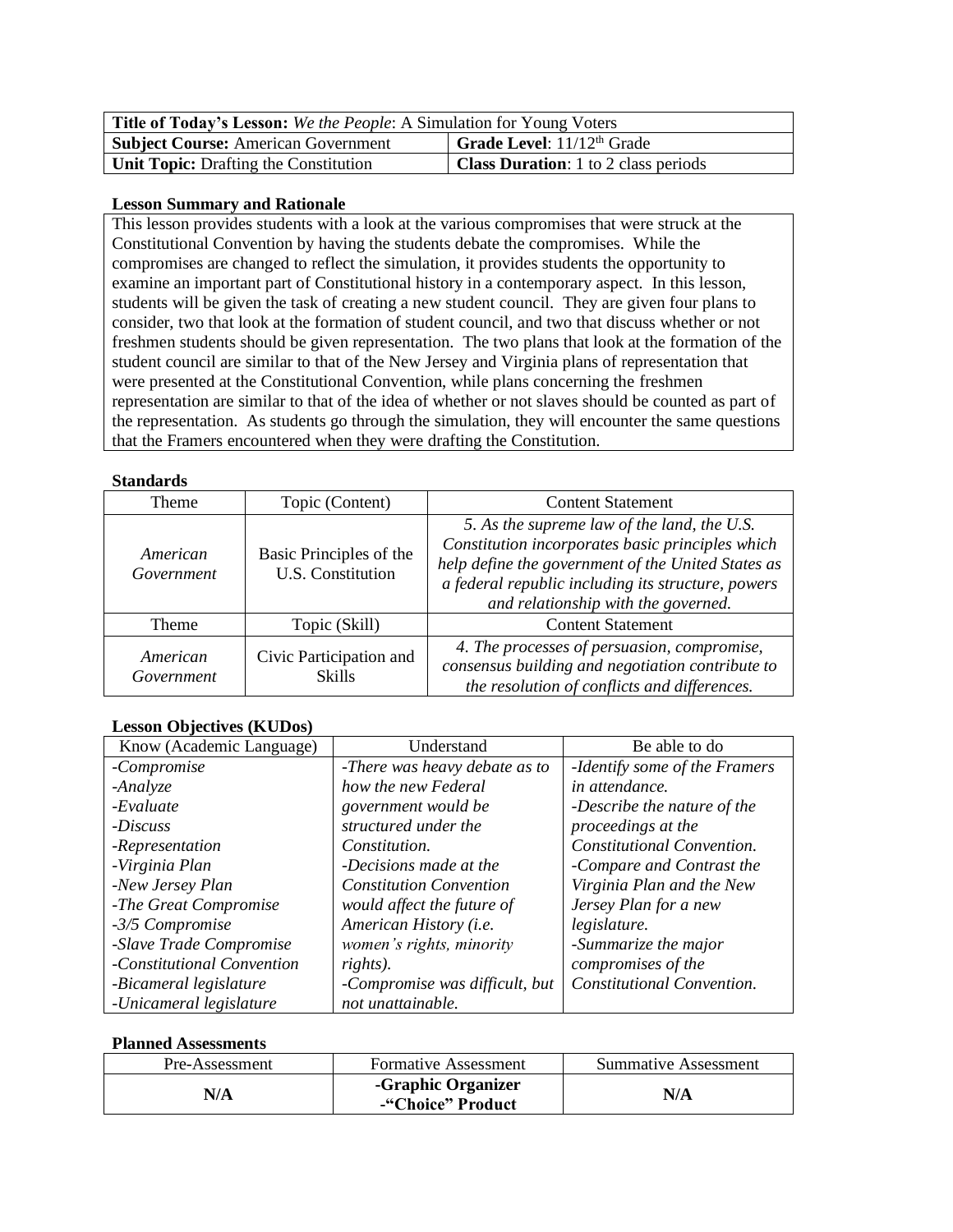### **Differentiated Instructional Strategies**

There are several different ways in which the teacher can differentiate the lesson to better meet the needs of all students. Tomlinson and Allan (2001) only discuss a few of the core ways in which a teacher can differentiate a lesson to best fit their students' needs, including content, product, and process. Some differentiation techniques I have listed below reference this type, but of course, other accommodations may be needed for other students the teacher may have, but here are some initial ideas to help students master the content material:

- *Content* the teacher can vary what the students may focus on within the lesson
	- o Naturally, within the lesson, the content will be differentiated depending upon the view the students take within the simulation. The students will be broken in half, depending upon which plan they would like to see. Then, within those two larger groups, it would be broken down even further, depending on whether or not individuals would like to see freshmen students have representation or not.
		- $\circ$  After the simulation, when the debriefing and instruction is occurring, there are opportunities to have the students focus on the varying compromises that were struck during the convention. Student can be placed into heterogeneous groups and are assigned one of the following to look at: the Great Compromise, the 3/5 Compromise, the Slave Trade Compromise, and the Commerce Compromise. Students can be given the chance to become experts on their selected compromise and then engage in peer teaching to help show the students the importance of the compromise.
- *Process* the teacher can vary how the students come to learn the content material
	- o After engaging with the content material and the simulation, students can be given a choice to help them process through the material. Choices may include, but are certainly not limited to:
		- Drafting a press release of the results of the negotiations at the Convention
		- Creating a podcast recounting the day's events of the simulation and relating it to the historical Constitution Convention
		- Utilizing the web service Piktochart, create an infographic that will describe the terms of the compromises struck at the Constitutional Convention.
	- o The teacher can also impact how the simulation proceedings can go to help increase student participation. This can impact how the simulation will go, thereby influencing the results and the learning process. Some ways can be of the following:
		- Students can either debate as a whole class on which decisions they would like to make.
		- Students can break down into caucuses (groups of students that have the same point of view).
		- Students can elect "representatives" to vote on their behalf, limiting a class of 20 students to a voting body of 5 or 7.
- *Product* the teacher can vary the items that students create to demonstrate their learning o The teacher can also vary the product that students work with or create. Some ways product can be differentiated were already mentioned above, as students are both differentiating the ways they interact with the material as well as the type of item that is produced, demonstrating their learning. Other ways product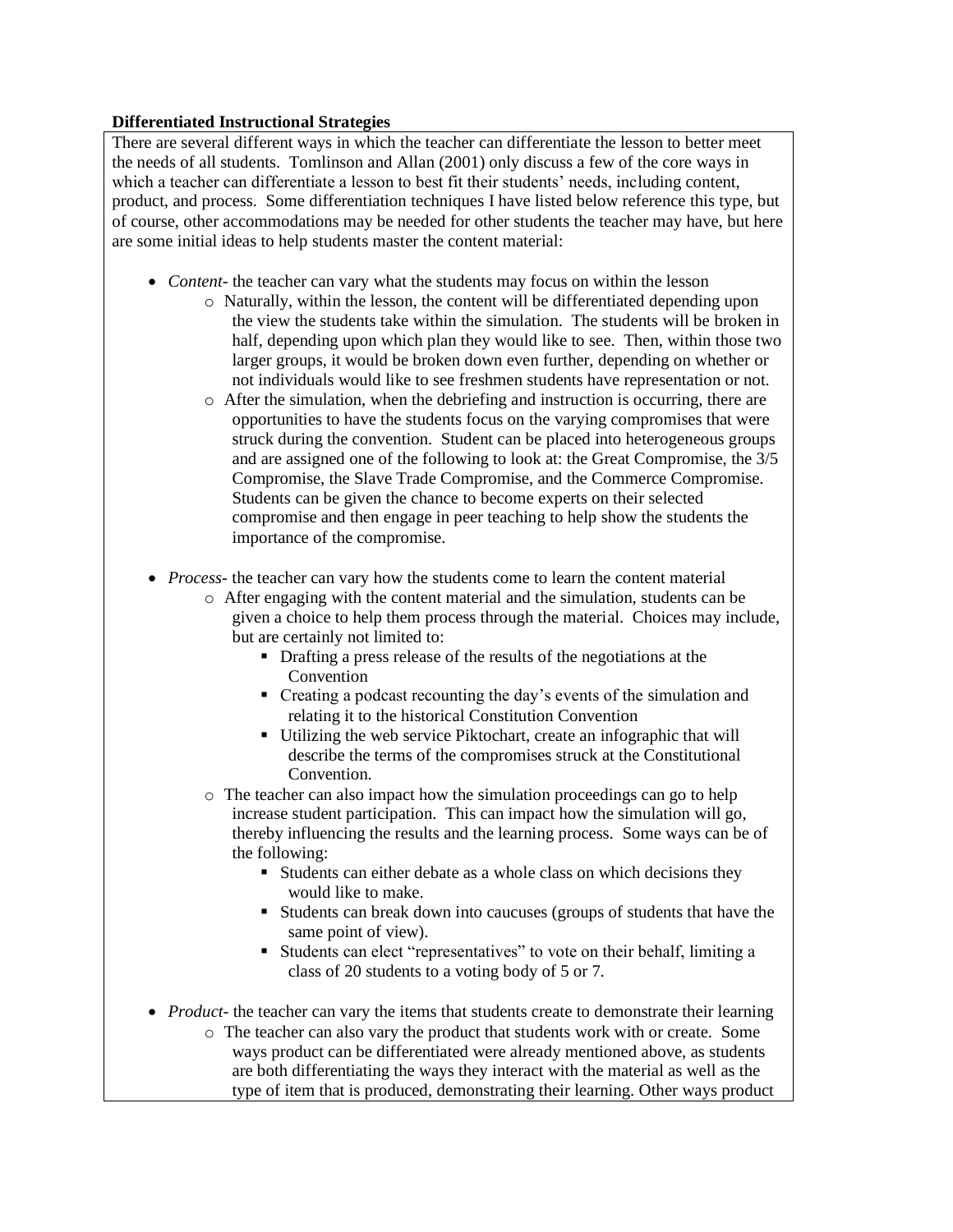can be differentiated can include, but are not limited to:

- Students can create a Venn diagram, comparing the two plans proposed at the Constitutional Convention.
- Students can draft a written response to a prompt, allowing the opportunity to express their thoughts and reasoning in a written format.
- Students may also create a historical timeline of the proceedings of the Constitutional Convention that show just how the Framers ended up creating the legislature, complete with graphics and text.

There are also many other accommodations that can be made during the lessons that teachers can use to help their students master the content material. These can be a visual and written copies of the materials, teacher modeling to demonstrate what is being expected, or having specific seating arrangements to help students concentrate and focus on the tasks within the lessons. These are only a few of the ways teachers can change the structure of the lesson to help meet their students' needs. The teacher and student must collaborate together to help understand what is the best way the teacher can deliver instruction to the student and the student can understand the material (Tomlinson & Allan, 2001).

### **Materials/Reference List**

- "Student Council" sheets
- "How Do You Vote?" sheets
- "Compromises of the Constitutional Convention" graphic organizer
- "Student Council" PowerPoint
- "Choice" Product sheets
- Name tags

### **Procedures**

- Teacher will have the desks arranged in a pattern similar to that of Independence Hall, the place where the Constitution was drafted. (If not possible, the desks should be arranged in a circular format to allow for more cohesiveness amongst the students so it will be easier for discussion during the simulation.)
- Teacher will have placed a name tag for each student at each desk and require them to sit in that desk.
- After all students have been seated, the teacher will begin the lesson, by introducing the student council simulation and loading up the "Student Council" PowerPoint. The teacher will not say that it is a simulation, working to ensure that students will take the simulation as a real experience.
- Teacher will discuss the student council plans, citing that they are being asked by the school principal to help develop a new plan for student council. They are asking the "elders" of the school (juniors/seniors) to act a focus group and put together such a plan. There are a total of 4 plans that were comprised by the faculty, students, and administration, and they would like to have the students' input. Two plans concern the structure of the council, while the other 2 concern the premise of whether or not freshmen students should have representation.
- While the teacher is introducing the simulation, the PowerPoint will transition throughout each slide, ensuring that students who may need a visual aid to help understand the material will be able to follow along.
- Before introducing each plan, the teacher will hand out the "Student Council Plans" sheet and discuss each plan.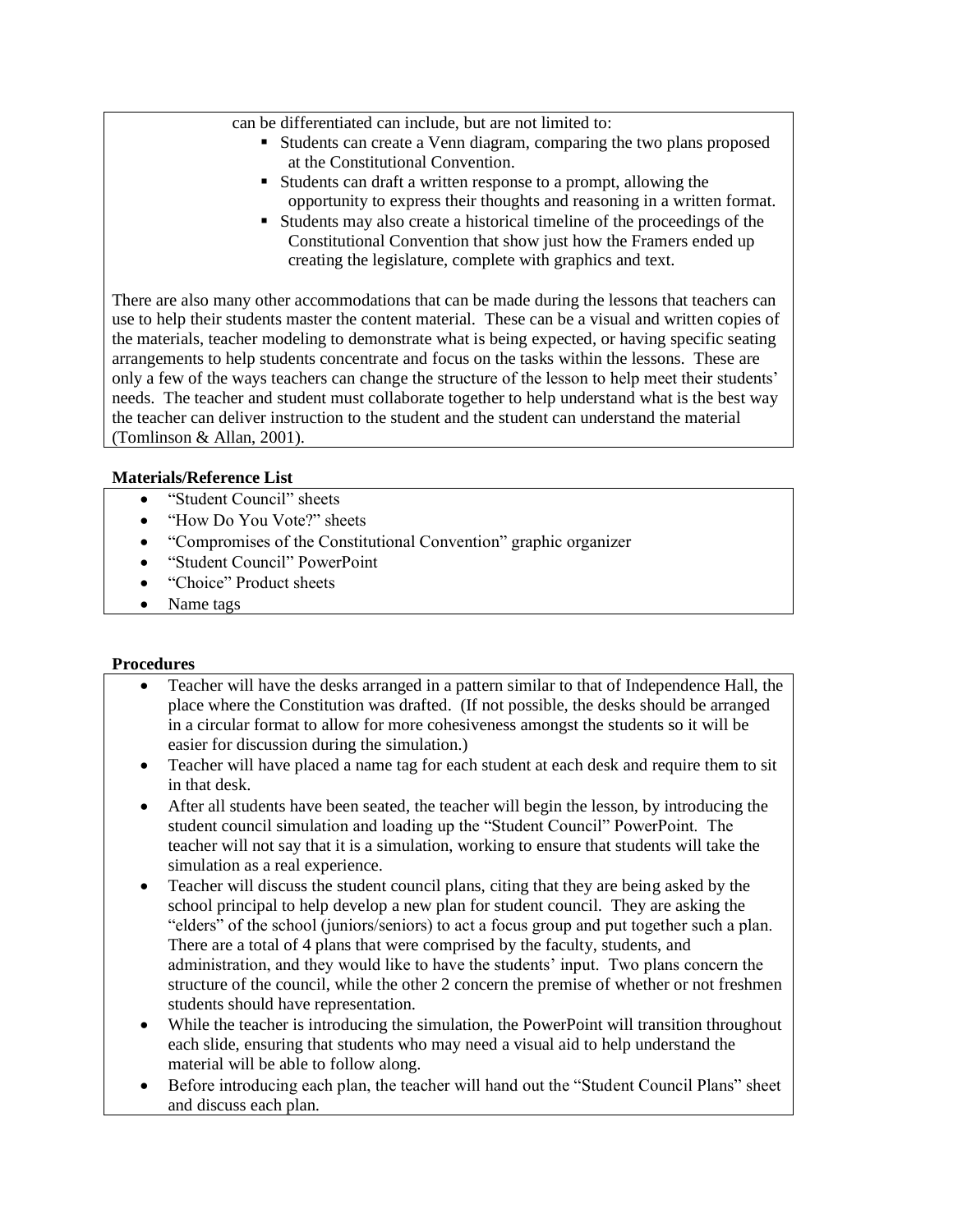- After introducing each plan, the teacher will pass out the "How Do You Vote?" sheets, asking the students to vote for which plan they would like to see enacted.
- Teacher will collect the sheets and then separate the students into two groups, based on which plan they would like to see enacted.
- Teacher will then instruct the students to work together to develop a single plan for students council, based on the four presented or something that they choose to come up with.
- The teacher will instruct the two groups to develop a list of reasons as to why their plan should be chosen as the structure for student council and whether or not their plan would include freshmen representation. The groups will then present their reasons and then begin to debate what plan should develop.
- The teacher should see the students experience frustration, confusion, anxiety, and maybe disdain for the simulation, as it provides challenges and difficulties concerning an issue students may have strong views about and the process of how the plan will be developed.
	- o Concerning the idea of freshmen representation, the teacher will most likely have their students to argue that freshmen are not going to get representation, which relates to the idea of the 3/5 compromise that the Framers struck at the Constitutional Convention.
- While debate and the development process is occurring, the teacher or a handpicked student will act as scribe, writing/typing all of the ideas and parts of the plan that have been proposed and/or agreed upon.
- After 30 minutes, the teacher will ask whether or not a plan has been developed. Depending on the class, a plan may or may not be developed. The teacher will then lead into a debrief session with the following questions:
	- o *How was the process of developing a new plan? Did you experience frustration, difficulty, or anger during the discussion?*
	- o *Do you like the plan that has been developed? Why or why not? If there wasn't a plan drafted, then perhaps why did it not happen? Why were you as a class not able to create a plan for student council?*
	- o *Did you or the group make any compromises on parts of the plan in order to have a single plan developed? For instance, if you were against freshmen representation, did you agree with the idea of freshmen representation if the structure you supported was chosen as the structure for student council?*
- The debriefing can occur in a variety of ways depending upon both the class and the teacher: it can occur verbally where the students have a discussion, written to where students write responses to each question, or electronically, where students can write their responses and have them projected on a screen.
- The debrief session will allow the teacher to say that this experience was a simulation.
- The teacher will tell the students that these discussions were similar to the ones that the Framers had at the Constitutional Convention, in how the new legislature would function and whether or not slaves would be counted as part of representation. The teacher will then hand out the graphic organizer that breaks down each of the compromises.
- The teacher may choose to provide a short lecture about each of the compromises, while the students fill in the graphic organizer, or the teacher may have students again break into groups and find the information about each of the compromises and have the students share their answers in the form of a poster.
- After students have filled in the graphic organizer, the teacher will introduce the assessment of the lesson, with the choice product. The teacher will pass out the out the assignment sheet that includes the following choices:
	- o Drafting a press release of the results of the negotiations at the Convention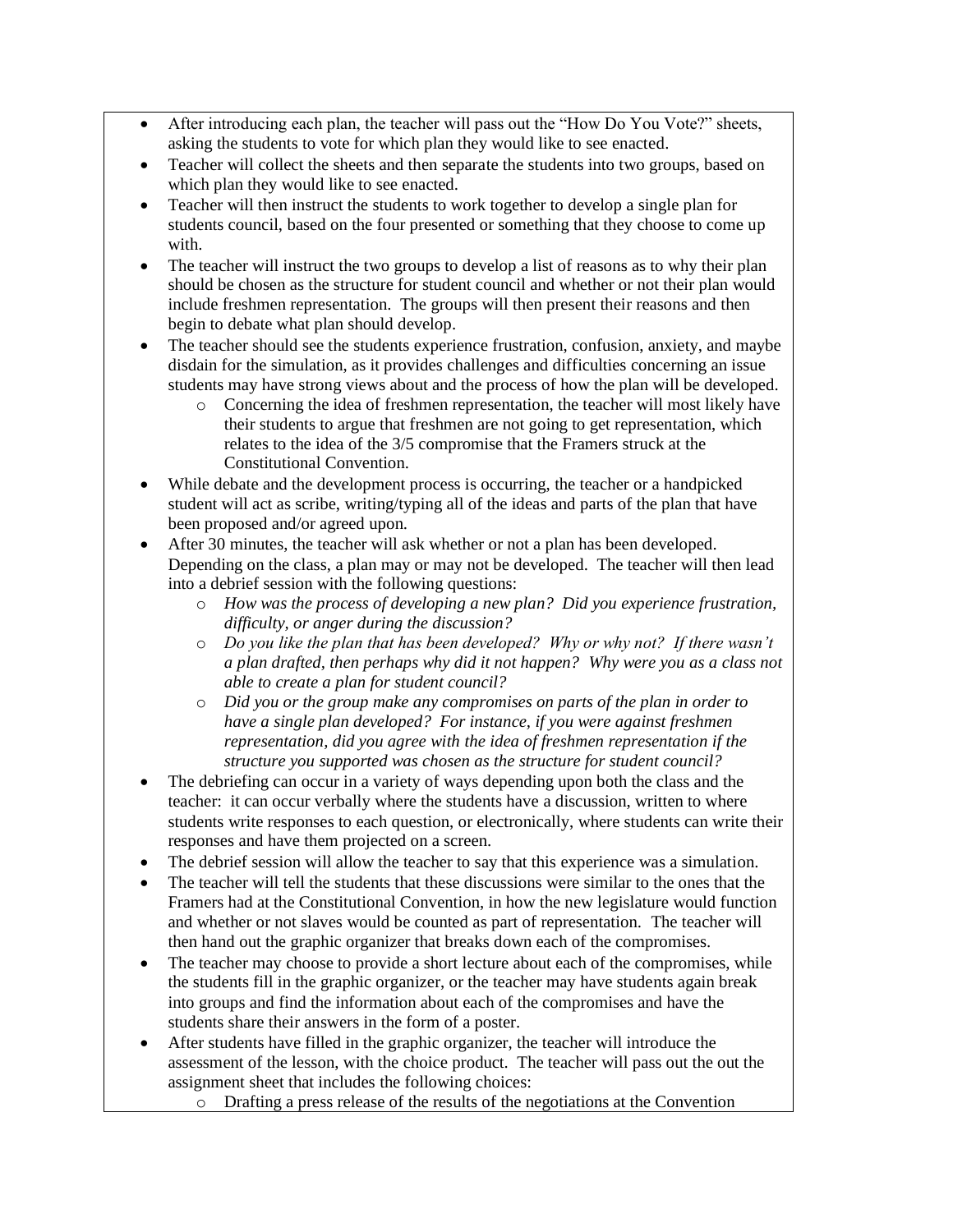- o Creating a podcast recounting the day's events of the simulation and relating it to the historical Constitution Convention
- o Utilizing the web service Piktochart, create an infographic that will describe the terms of the compromises struck at the Constitutional Convention.
- If the teacher so chooses, they may provide a different assessment that will meet the lesson objectives that may meet their students' needs.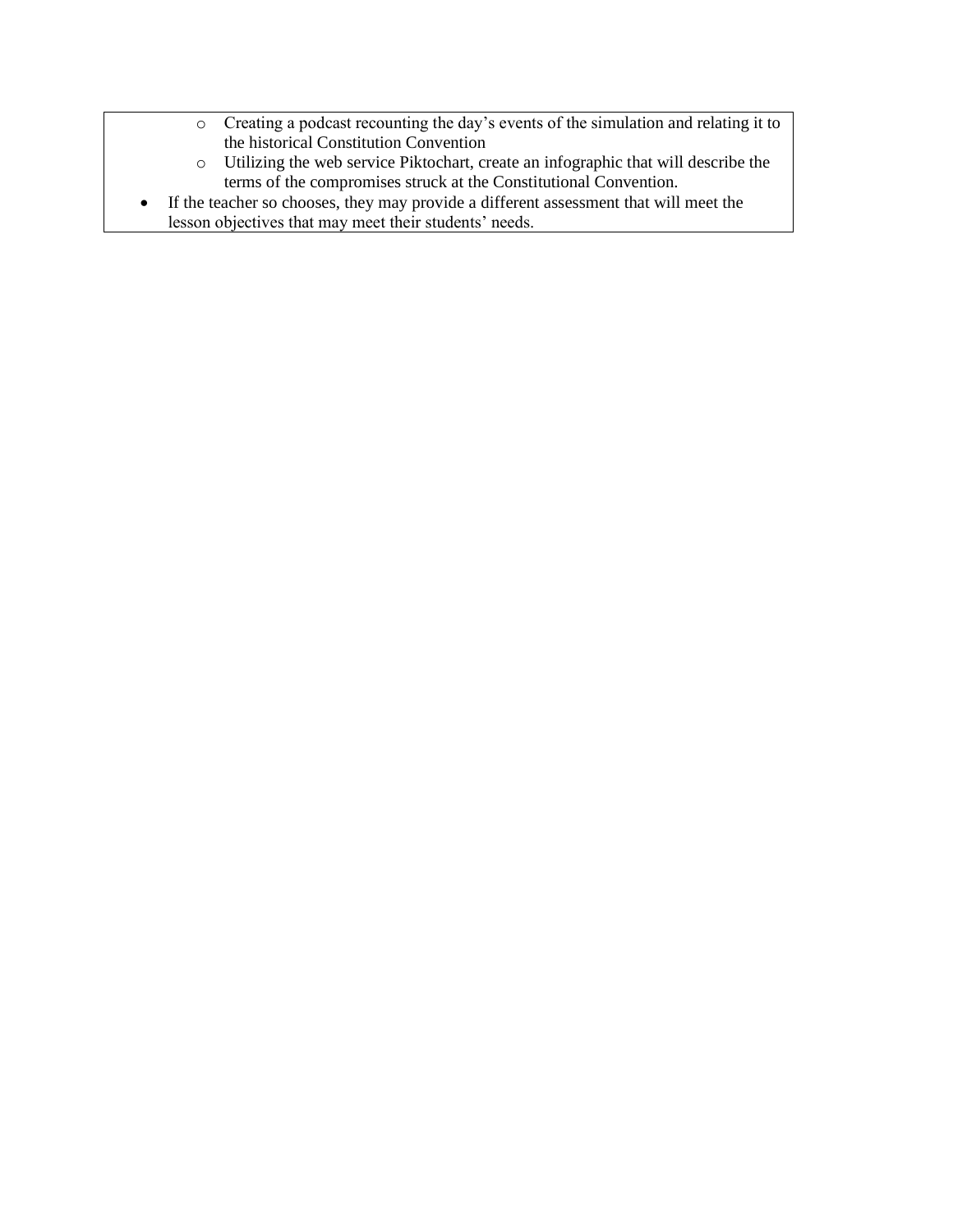#### **Analysis:**

Compared to the initial that was taught to the first Government class, this lesson was much more successful. This version connected more to the students and when given the opportunity, they were engaged with the material to the point when I delivered the instruction about the various compromises, the students understood it better and were able to make direct connections. Students were more interested in the simulation when it was the contemporary perspective rather than the historical perspective. With the contemporary lesson, the students were more inclined to ask questions and participate, partly because the student council had recently been reorganized at the school, unbeknownst to me. This triggered a large conversation between the students and I about the council and how it would impact the school, which challenged me to continue with the simulation. The students were more concerned with the idea that student council being changed, rather than the task set before them. Once I was able to get the students on track, it was then easier to have the students engage with the material and participate. It was much easier for me to see the students' learning as they were paying attention when I connected the simulation to the historical aspect of the Constitutional Convention. Since the students were more inclined in disregarding the freshmen students in terms of representation on student council, the opportunity was enormous for me to demonstrate that the same arguments were made concerning women and minorities within the United States when it came to the development of the federal legislature. Once that connection was made, students were able to have a deeper understanding of the impact the conversations at the convention had upon American history. However, as I went about the day, the students became more aware of the simulation and tended to disregard it as "true." If a teacher has multiple sections of a Government class and would utilize this lesson, I would suggest that they change their course of action for the later classes, as students do talk to each other about their classes. When I went to execute this lesson for my afternoon sections, the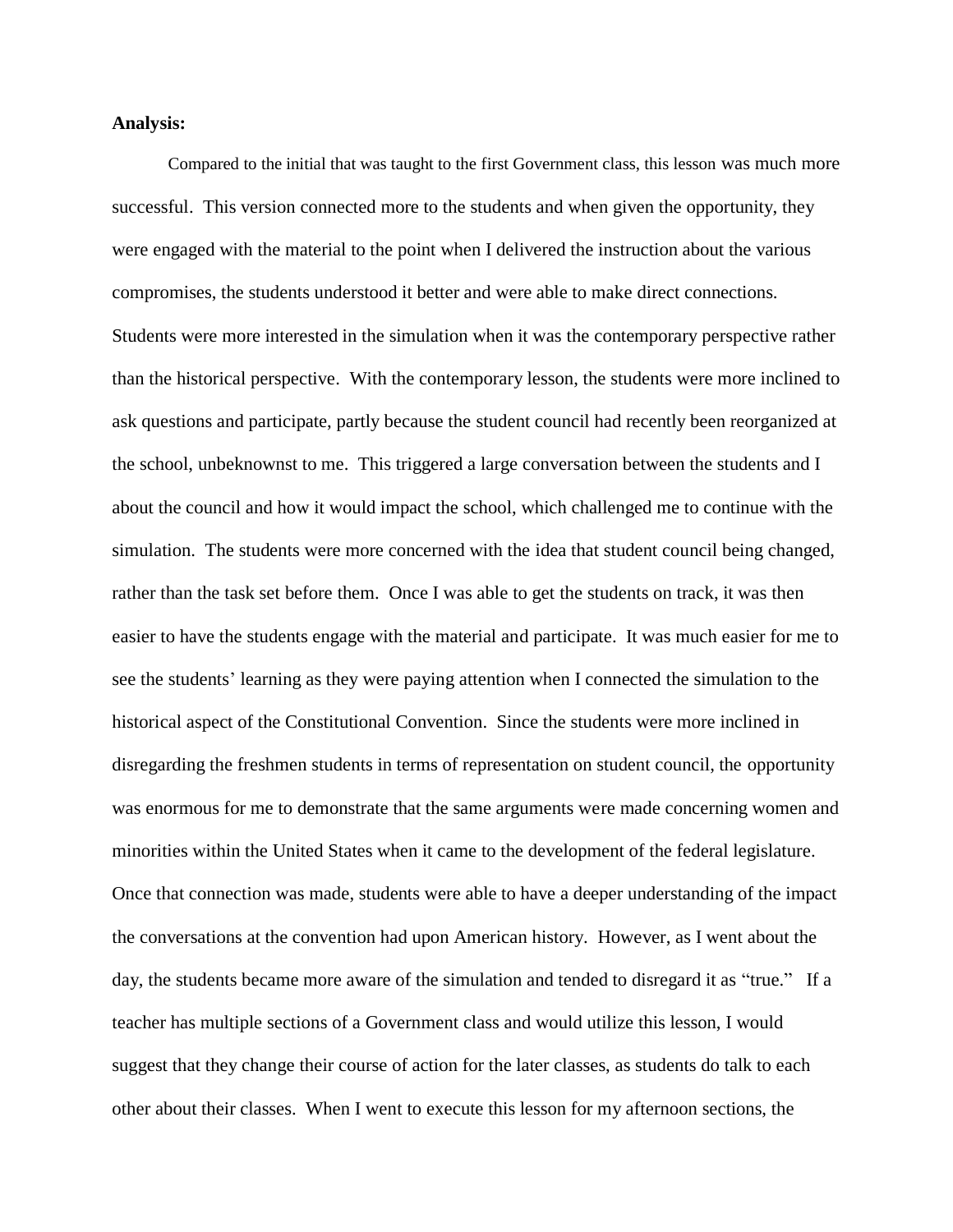students were already aware of the lesson and it was not effective as the morning lessons were. I would recommend either doing a different lesson for the afternoon classes and complete the simulation the following day, or be upfront about the lesson and say that it is a simulation but the point of it would be to provide a learning experience about the compromises that were struck at the Constitutional Convention. I did not anticipate this concern when I taught this lesson and it really impacted the effectiveness of the lesson in my afternoon classes.

As referenced earlier, there has been research that has shown simulations are effective in helping social studies teachers instill content knowledge of the field onto their students. Initially, simulations require more participation from the students, as the simulations are only effective while the students are partaking in it (Kachaturoff, 1971). Teachers must take steps to ensure that all students are engaged in the simulation or they may not be able to make the connections with the content. This was not initially done when the lesson plan was executed in the classroom, but the developed lesson plan that you see in the project provides this opportunity. Students are broken up into groups to debate over the proposed plans for student council and can also be broken up into groups when they are learning about the various compromises that were developed at the Constitutional convention. This in-depth planning helps to increase the effectiveness of the lesson plan as it provides direct connections to the students' learning from the simulation to the content material (Kachaturoff, 1971).

There has been criticisms in terms of utilizing simulations within the social studies classroom. DiCamillo and Gradwell (2013) discuss the criticisms in their research and work to debunk various "myths" within the field concerning simulations. The six myths presented in their research are common issues that social studies teachers face when presenting students with a simulation. Some of them were presented in my experience within the lesson, and steps have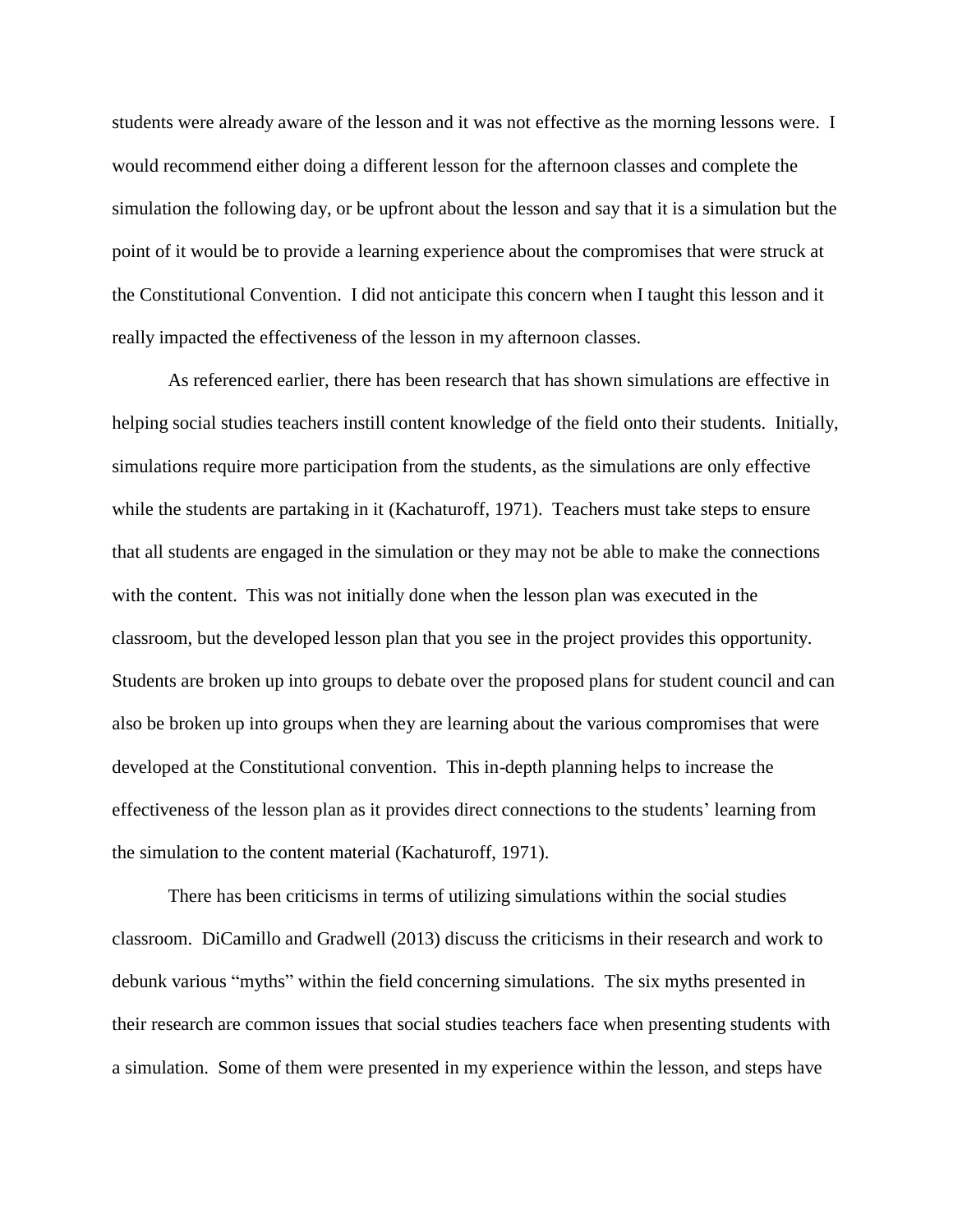been taken to address these myths in the developed lesson plan seen above. One myth that DiCamillo and Gradwell discuss, "Students may not take simulations seriously," can be undermined by the teacher from the initialization of the simulation by either stating to the students that the activity is a simulation and that they can learn from it or by providing a simulation that creates an authentic learning experience for students. This was done in my experience by adapting the historical lesson plan to a more contemporary version, creating the opportunity for students to have a stronger connection to the content material. In order to avoid from these myths becoming true, DiCamillo and Gradwell list several recommendations that a teacher may take in order to create the most effective simulation that is within their abilities. These recommendations, including being mindful of the roles students may take within the simulation and providing appropriate instruction to have all students be able to participate, can truly impact the effectiveness of the simulation and generate a multitude of learning opportunities for the students (DiCamillo & Gradewell, 2013).

Overall, this lesson provides the chance for a social studies educator to teach important concepts in a meaningful way that allows the students to connect to the material in a more active way. The students were more engaged with this type of lesson presented to them rather than the historical perspective that was initially planned. It's important to recognize this distinction in lesson planning; sometimes your plan tends to go out of the window and you must be flexible in adapting your own instruction to best fit your students. Given my student population, it was necessary for me to adapt my initial lesson plan and develop a contemporary version in order to have a much more effective lesson.

If anything, this experience and this project has taught me how effective good instruction can impact a student's learning. As my lesson plan changed from the historical aspect to a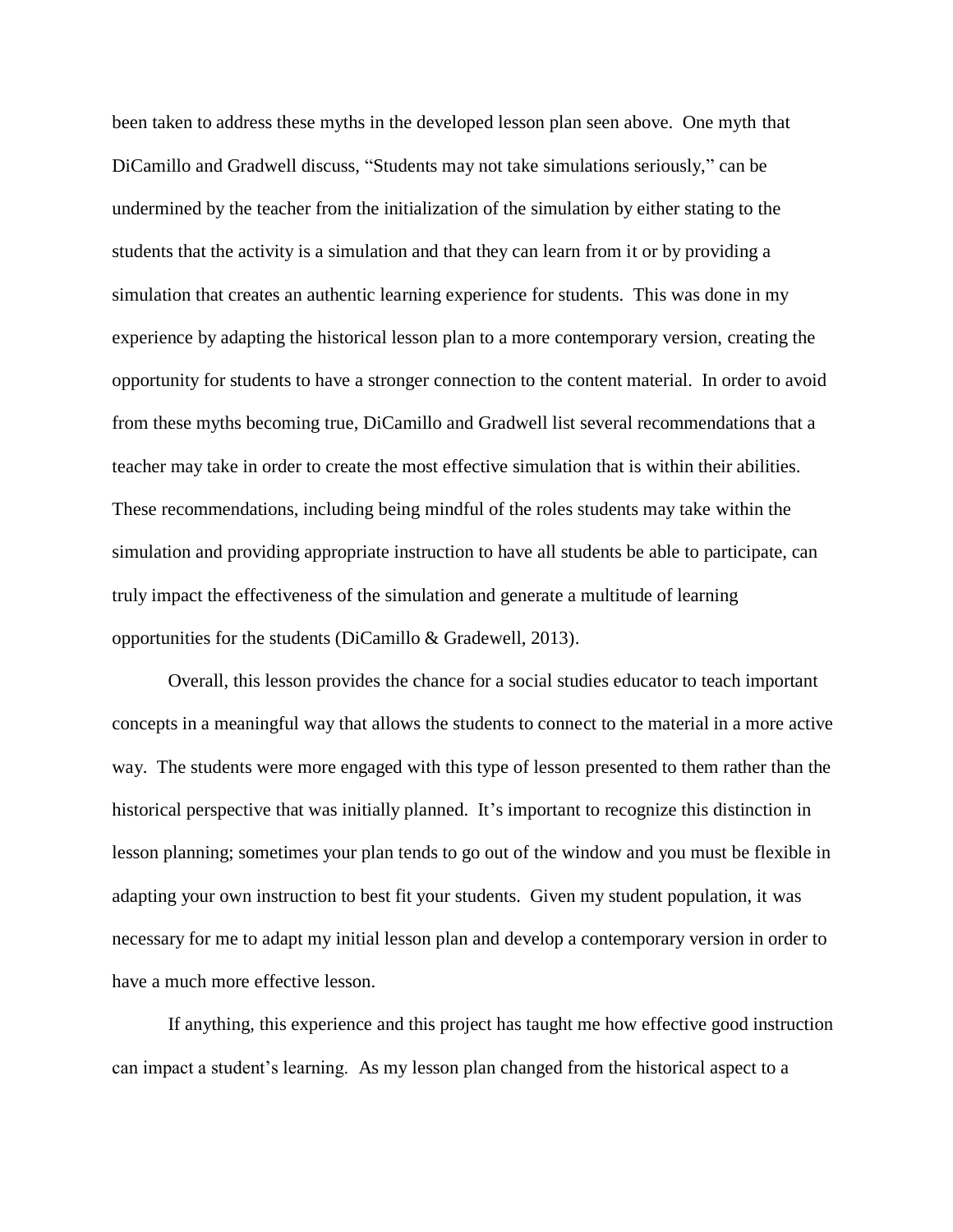contemporary one, the lesson you see developed in this project was not the one I ended up teaching in my field experience. This lesson is actually much more developed in terms of differentiation and assessment. This only further correlates that creating engaging lesson plans take time, but they also can have tremendous benefits for both the students and the teacher. By designing engaging lessons, a social studies teacher can help a student to appreciate the value of social studies in their life. Students who have impactful experiences like the simulation or field trips will come to have a more positive outlook on the discipline and will be more likely to say that they enjoy the subject or enjoy the class they are taking in social studies.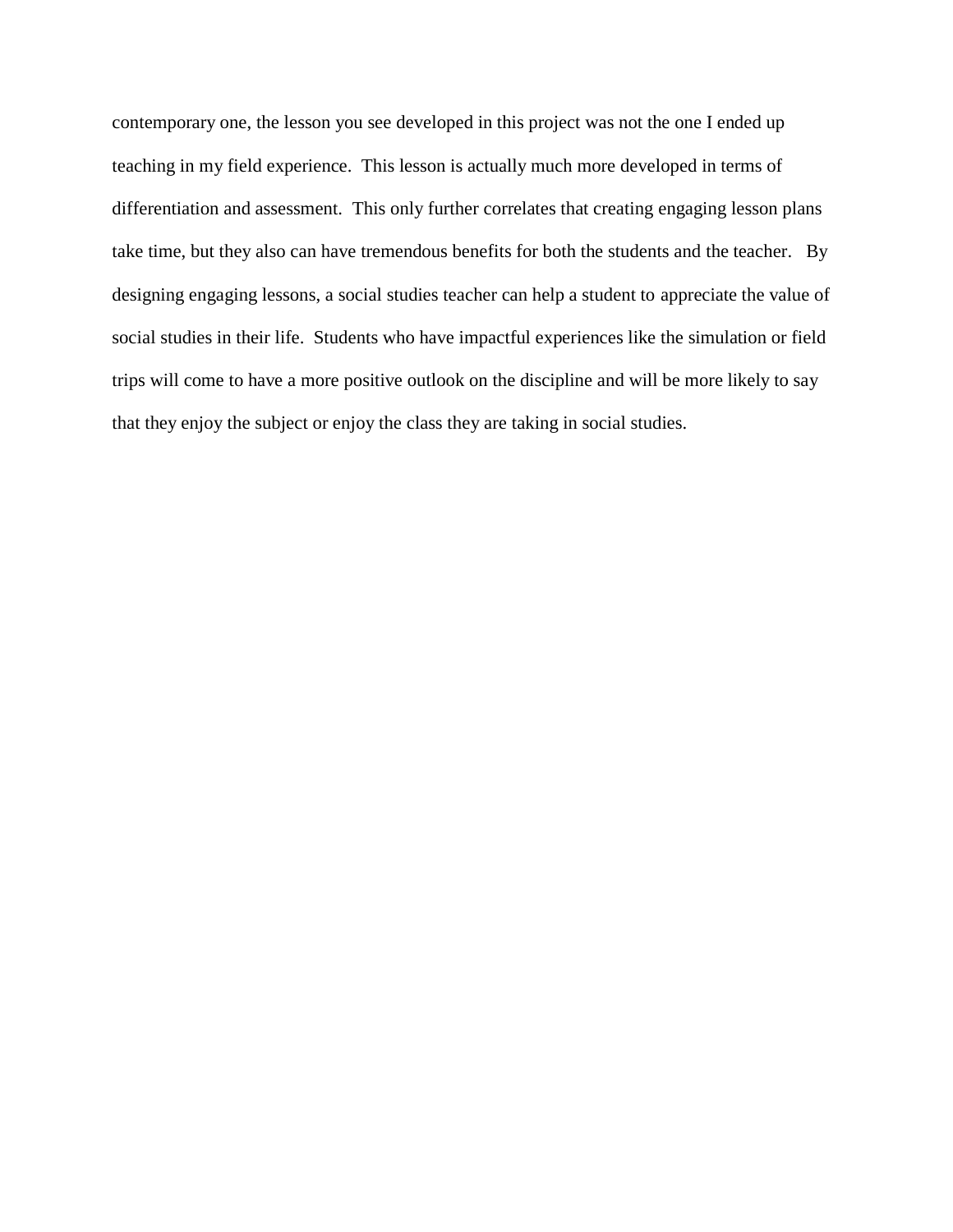### **Bibliography:**

- DiCamillo, L., & Gradwell, J. M. (2013). To Simulate or Not To Simulate? Investigating Myths about Social Studies Simulations. Social Studies, 104(4), 155-160.
- Kachaturoff, G. (1971). Student Involvement in Social Studies through Simulation. The Clearing House, 45(9), 541-544.
- National Council for the Social Studies (1994). What is social studies? Expectations of Excellence: Curriculum standards for social studies. Washington, D. C.: NCSS, pp. 3-5.
- Schug, M., Todd, R., & Beery. R. (1984). Why kids don't like social studies. Social Education, 48(5), 382-387.
- Tomlinson, C., & Allan, S. (2000). Understanding Differentiated Instruction: Building a Foundation for Leadership. In Leadership for differentiating schools & classrooms (pp. 1- 15). Alexandria, Virginia: Association for Supervision and Curriculum Development.
- United States Census Bureau. (2014). Young-Adult Voting: An Analysis of Presidential Elections, 1964-2012. Washington, DC: U.S. Department of Commerce.

**For more information on the inspiration of this Honors Project, please consult the following lesson plan by PBS: "Constitution Day." This can be found at the following URL: [http://www.pbs.org/newshour/extra/lessons\\_plans/lesson-plan-constitution-day/](http://www.pbs.org/newshour/extra/lessons_plans/lesson-plan-constitution-day/)**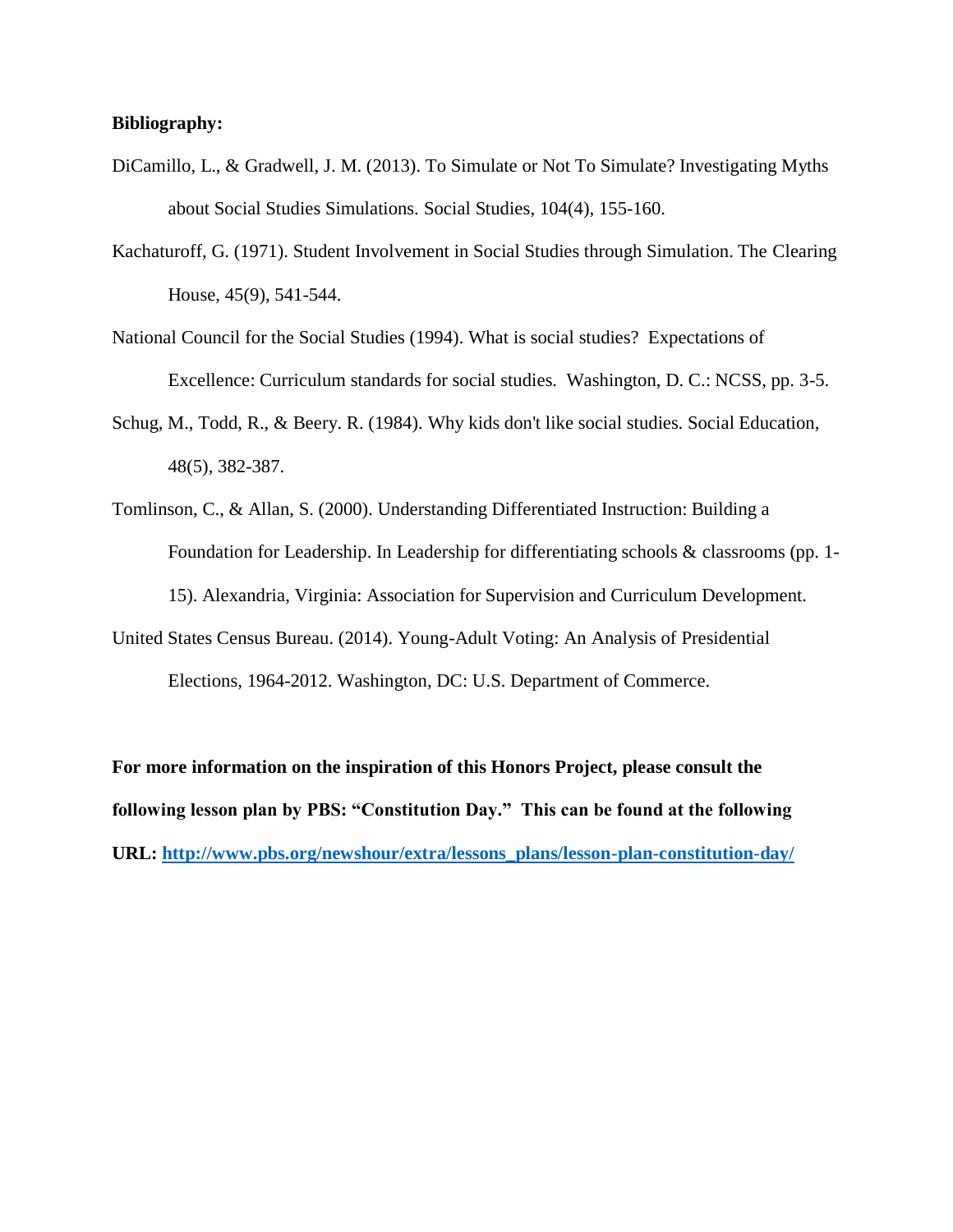# Resource A: "Student Council" Worksheet

## The "Student" Plan

You as students agree that there should be a new representation model for student council. You put together the following plan:

- The student council would be structured with having a president and a general assembly. The general assembly would appoint the president and a faculty council that would oversee the general assembly's decisions.
- Each classroom should receive representation proportionally to the amount of students in the classroom. For example, if a classroom has 50 students, it would have 6 representatives serving on student council. There would be two groups that would form the general assembly.
- Some powers that the student council would have would be to regulate school bell schedules, write a petition of any policy that they feel is unfair, and utilize the security forces to ensure that school policies are enforced.

## The "Teacher" Plan

The faculty have put together their own plan of action for student council that you represent. They have decided that the student council should be set up in the following way:

- The student council would be structured with having a president and general assembly. The general assembly would choose people to help the president of student council, and the president would choose the members of the faculty council that would oversee the general assembly's decisions.
- Each class should receive equal representation in the general assembly. Each class would receive 5 representatives to serve on the general assembly. There would be only one group that form the general assembly.
- Some powers that the student council would have would be to levy student fees and charges to pay for dances and other large events, regulate the bell schedules, and all students would be held to the policies passed by the student council.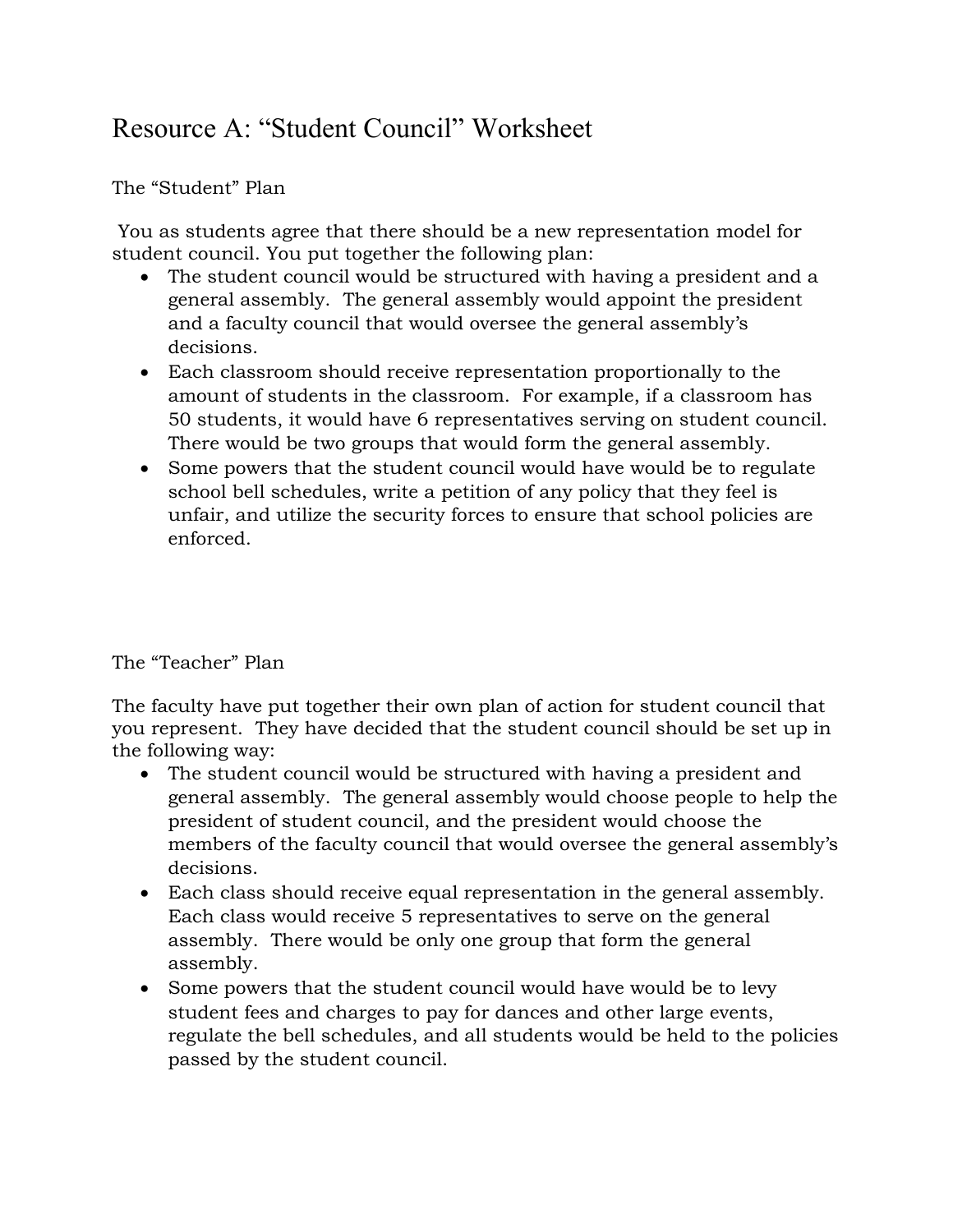### Sophomore Plan

The sophomores have put together an argument on whether or not the freshman class should receive representation in the student council. Although you are a sophomore, you were a freshman once. The following is your plan:

- If freshman are still considered students then they should be counted as a person in terms of classroom populations.
- Freshman are still members of the school and should be given the same privileges.
- If all students are welcomed at the school then they should be allowed representation.

## Senior Plan

The senior class has strong opposition to the idea of having freshman be participants in student council. You have put together your own point of view as to how student council will be organized:

- You insist that freshman are "newbies" and do not know how this school is run, so they should not be considered as part of the classroom populations.
- Freshmen need to earn experience before they can receive representation.
- If upperclassmen are knowledgeable of how the school is run, then they should be the ones who are in charge of student council.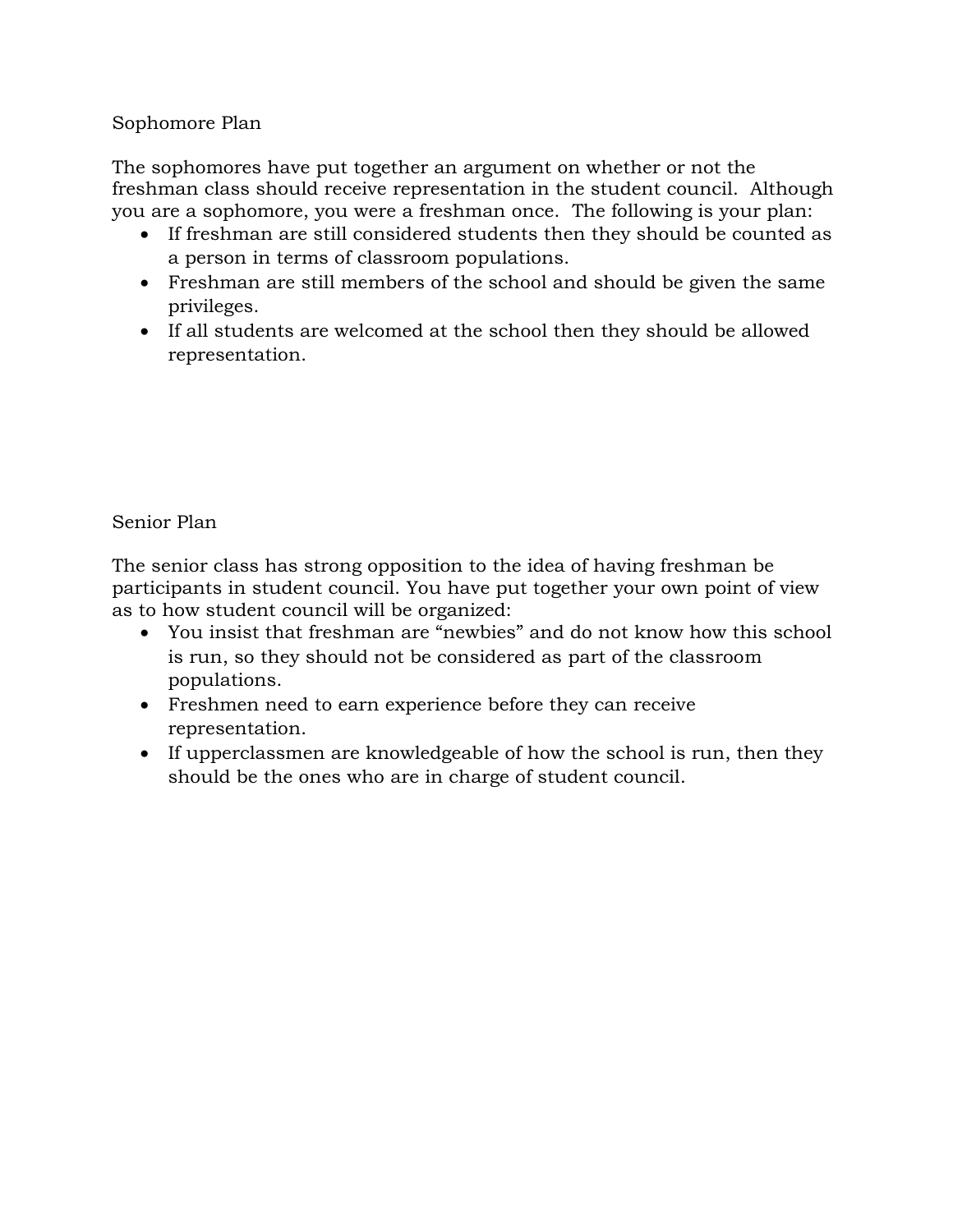# Resource B: "How Do You Vote?" Worksheet

Name \_\_\_\_\_\_\_\_\_\_\_\_\_\_\_\_\_\_\_\_\_\_\_\_\_\_\_\_\_\_\_\_\_\_\_\_\_\_\_\_\_\_\_\_\_\_\_\_\_\_\_\_\_

*Circle the choices that match your opinion. Please be honest, as this will impact the discussion over the proposed plans for student council.*

Are you in favor of the Teacher Plan for the structure of student council or the Student Plan?

TEACHER PLAN STUDENT PLAN

Are you in favor of the Sophomore Plan or the Senior Plan on the premise that freshmen students should be given representation on student council?

SOPHOMORE PLAN SENIOR PLAN

Name

*Circle the choices that match your opinion. Please be honest, as this will impact the discussion over the proposed plans for student council.*

Are you in favor of the Teacher Plan for the structure of student council or the Student Plan?

TEACHER PLAN STUDENT PLAN

Are you in favor of the Sophomore Plan or the Senior Plan on the premise that freshmen students should be given representation on student council?

SOPHOMORE PLAN SENIOR PLAN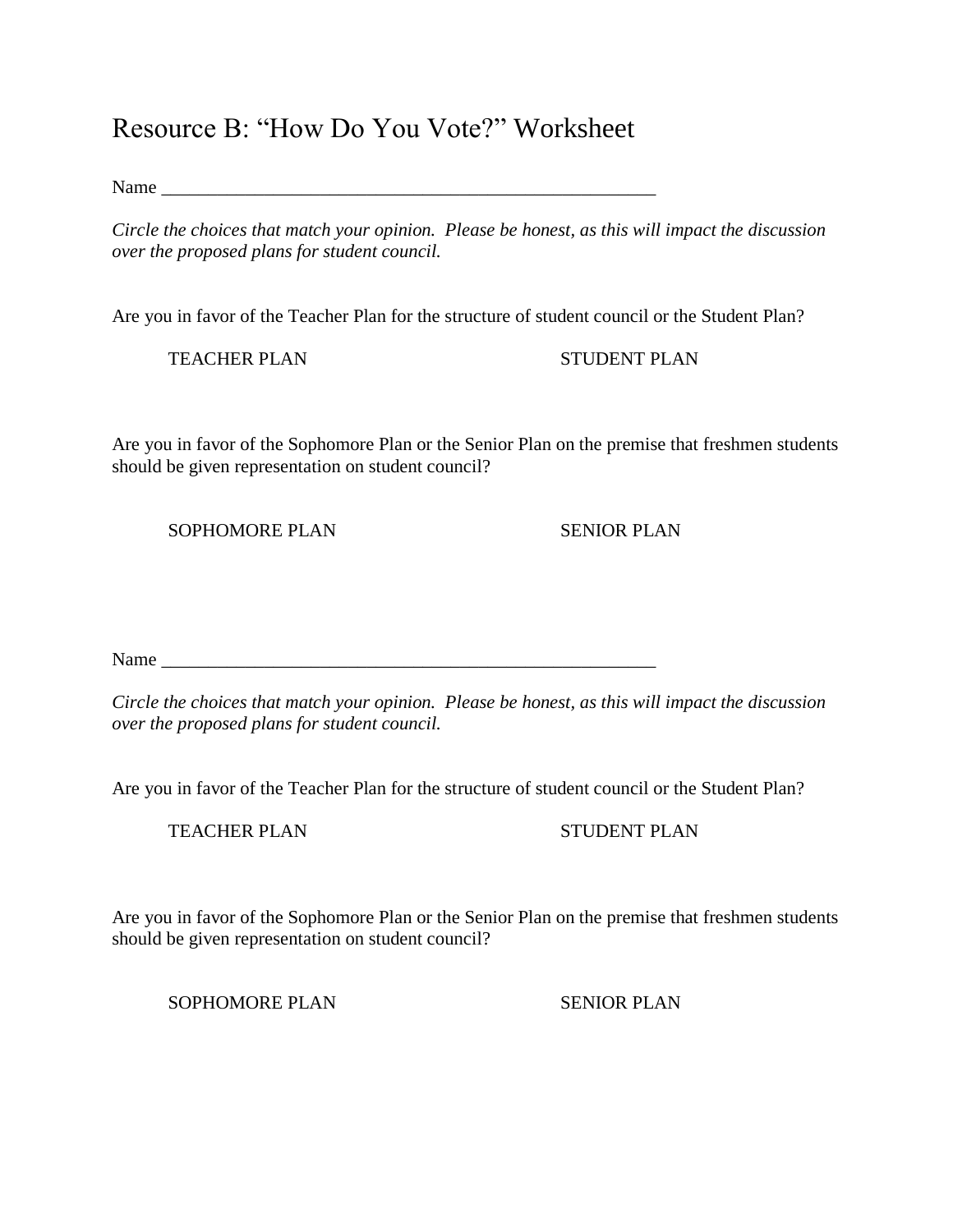Resource C: "Plans/Compromises of Constitutional Convention" Graphic Organizer Name \_\_\_\_\_\_\_\_\_\_\_\_\_\_\_\_\_\_\_\_\_\_\_\_\_\_\_\_\_\_\_\_\_\_\_\_\_\_\_\_\_\_\_\_\_\_\_\_\_\_\_\_\_\_

| Plans or<br>Compromises             | Created By | Provisions | Benefitted<br>Large or<br>Small States | Outcome |
|-------------------------------------|------------|------------|----------------------------------------|---------|
| The Virginia<br>Plan                |            |            |                                        |         |
| The New<br>Jersey Plan              |            |            |                                        |         |
| Connecticut/<br>Great<br>Compromise |            |            |                                        |         |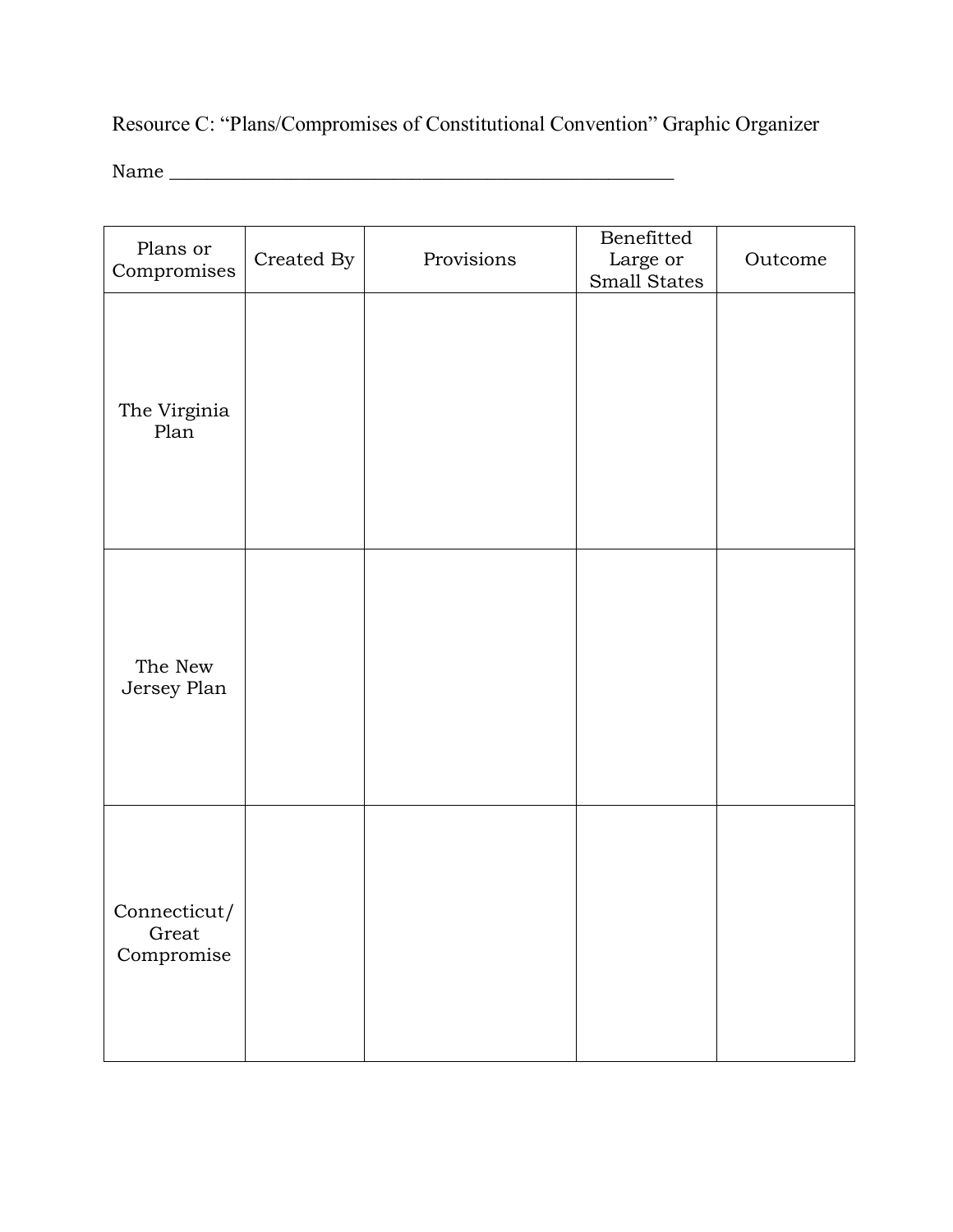| $3/5{\rm ths}$<br>${\bf Compare}$                  |  |  |
|----------------------------------------------------|--|--|
| Slave Trade<br>Compromise                          |  |  |
| Commerce<br>${\bf \large\bf \large\it Compromise}$ |  |  |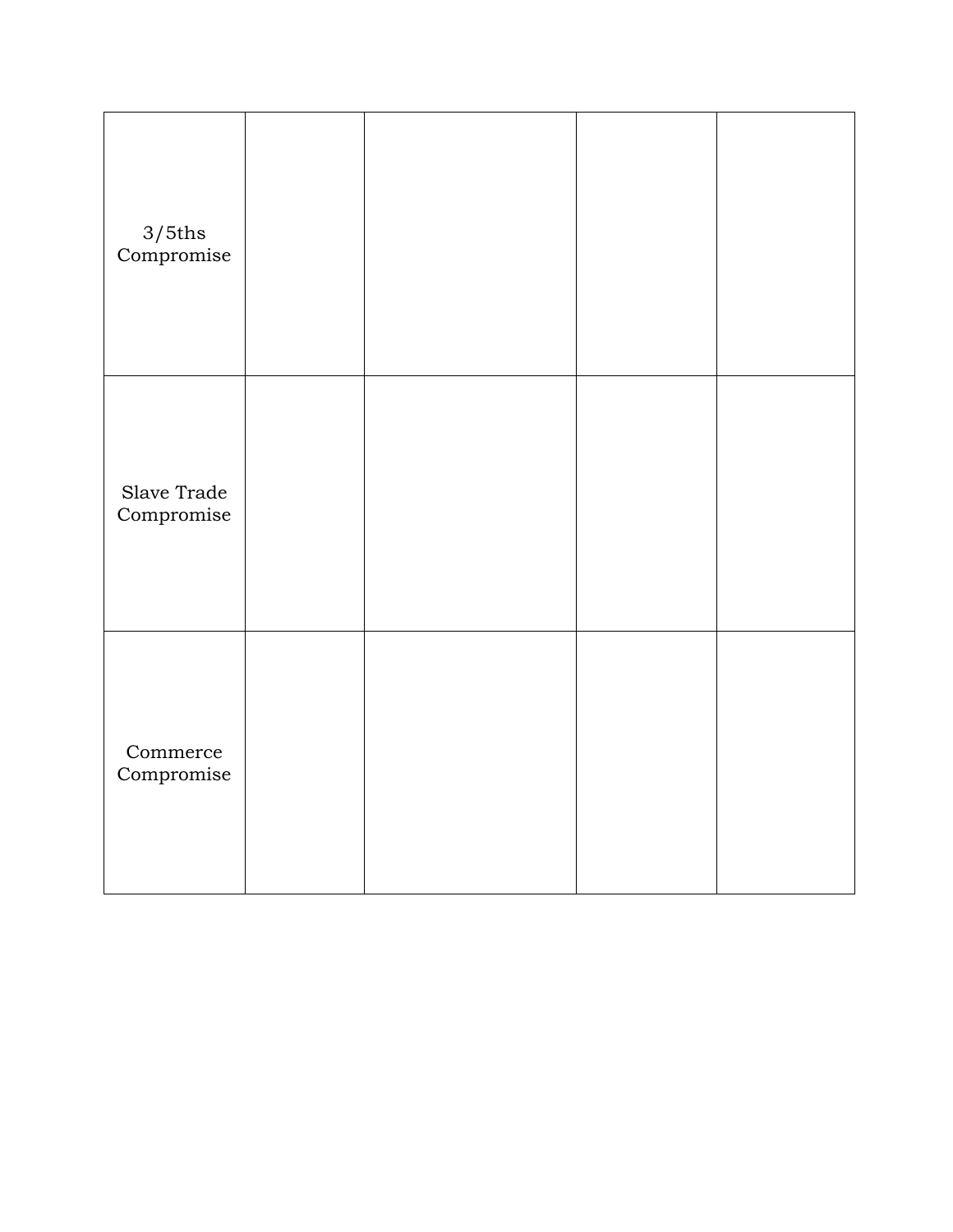# Resource D: "Choice" Product Sheets

# Constitutional Convention Choice Assessment

## Choice A: Press Release

*As a delegate to the Convention, you just witnessed the various compromises that established the structure of the new Federal government. As the rules said that all decisions must be made in secret, but now that the Constitution is heading to the states for ratification, you want to tell the public about the amazing debate that occurred at the Convention. You, being an excellent writer, want to draft a press release to be printed in the newspapers throughout the states detailing everything that happened. In your press release, you'll want to include the following:*

- Details of each of the compromises, including the provisions of each compromise and what initiated the development of the compromises. (i.e. the Connecticut Compromise came about because of the Virginia and New Jersey plans)
- How the compromises will benefit the country and how it will support the newly drafted the Constitution
- How the ratification of the Constitution is the necessary thing to do

The newspaper printers already agreed that you can have unlimited space to write your press release, and that the release can also be handwritten. The printers also agreed to set your release in type for you as well. Your press release will be graded upon the following criteria: 20 points for the first category, 10 points for the other two categories, and 5 points for grammar, spelling, and punctuation, for a total of 45 points.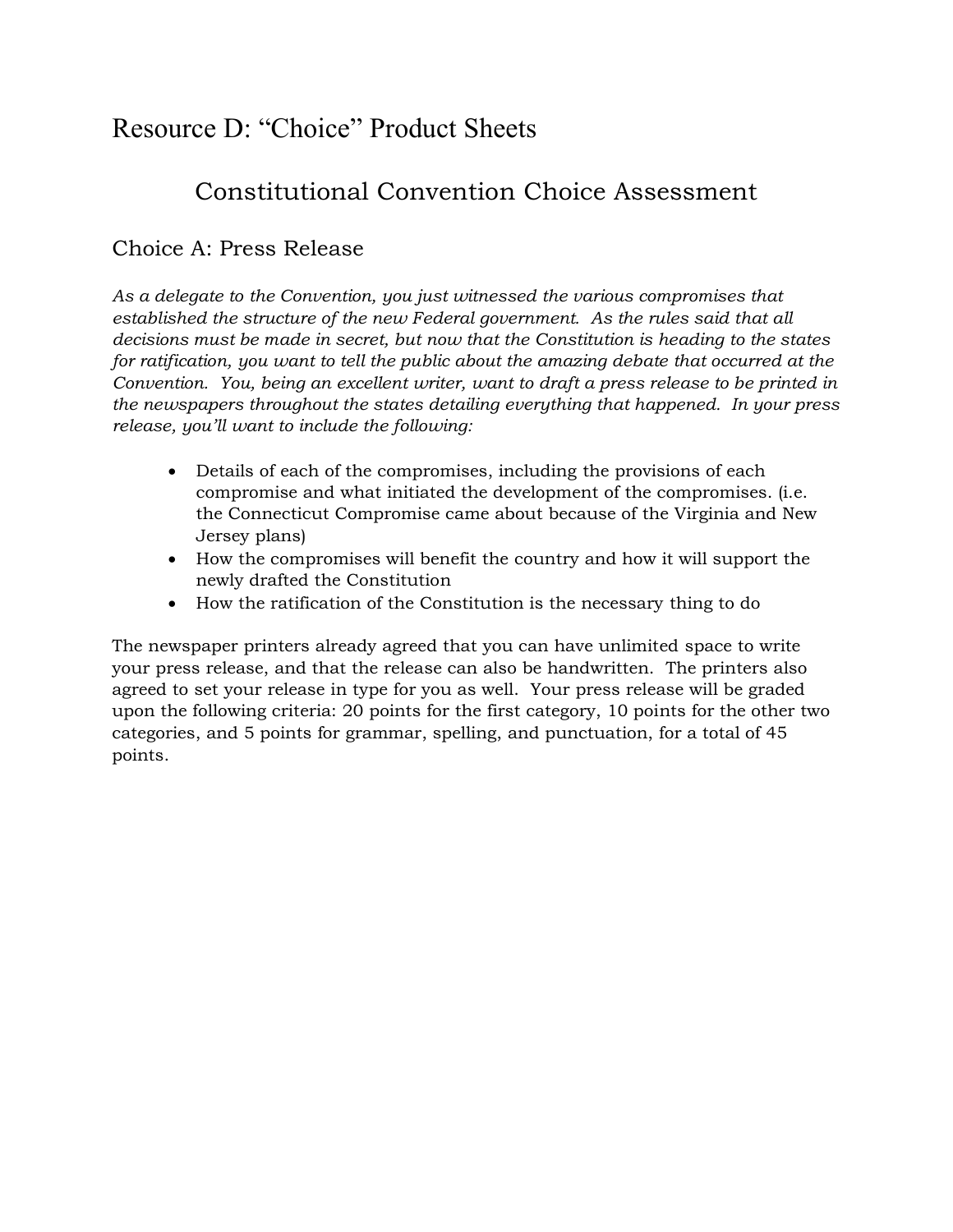# Choice B: Podcast

*After engaging in today's simulation you are excited to share with the school about the new plan for student council. To reach all of the students, you decide to create a podcast that all of the students can download to listen. In your podcast you want to include the following information so that all students can understand what happened in the classroom:*

- Recounting the day's events (what happened in the debate, and what choices were created)
- How the day's events relate to the historical compromises made at the Constitutional Convention
- How these compromises were important to developing the new Federal government
- How these compromises benefitted the drafting of the Constitution and its ratification

Your podcast should be no longer than 5 minutes, complete with at least 3 photos within your podcast. Your audio must be clear and concise, and a transcript of what you are saying must be included when you turn in your project. Your podcast must either be given to the teacher in an audio file or published publicly so that it can be accessed. Your podcast will be graded on the following criteria: 15 points for recounting the day's events, 15 points for make the connection between the day's events to the historical compromises, 10 points for how the Constitutional compromises benefitted the Constitution, 2 points for having the podcast under 5 minutes, and 3 points for having at least 3 photos in the podcast.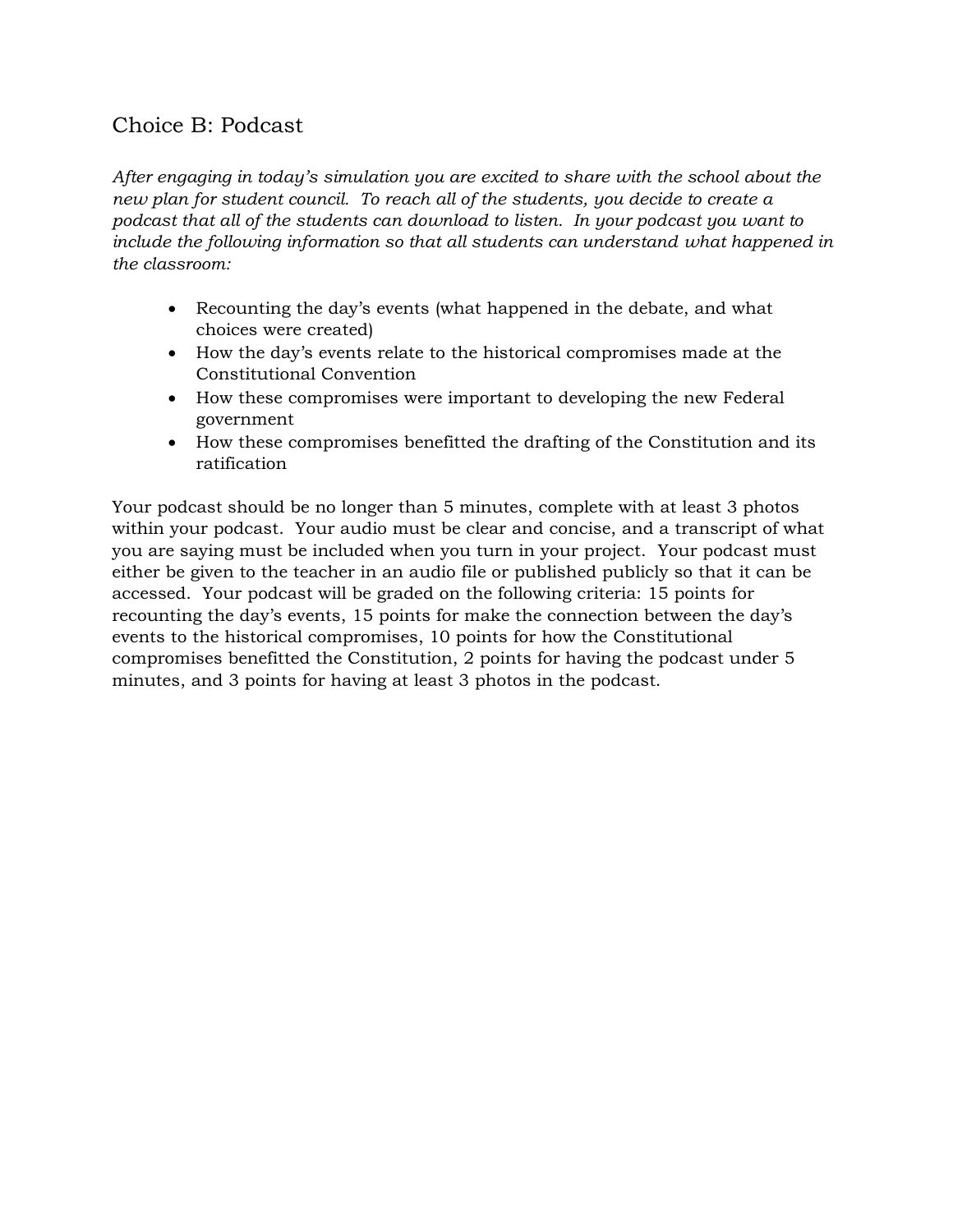# Choice C: Piktochart

*After learning about the Constitutional Convention and its compromises, some of your classmates are still confused about the various compromises that were stuck at the Constitutional Convention. Your teacher asks you to create an infographic that provides clarity for your fellow classmates and helps them understand the importance of the Constitutional Convention They ask you that you use Piktochart, a web service, to help you with the creation of the infographic. It must include:*

- The 4 compromises that were created at the Constitutional Convention, including what they were and what their provisions were.
- Who the compromises impacted
- The ending results of the Convention
- At least 5 graphics within the infographic

The grading criteria for the infographic will be the following: 8 points for each compromise and its description, 1 point each for who the compromises impacted, 4 points discussing the ending results of the convention, and 1 point each for the graphic within the infographic.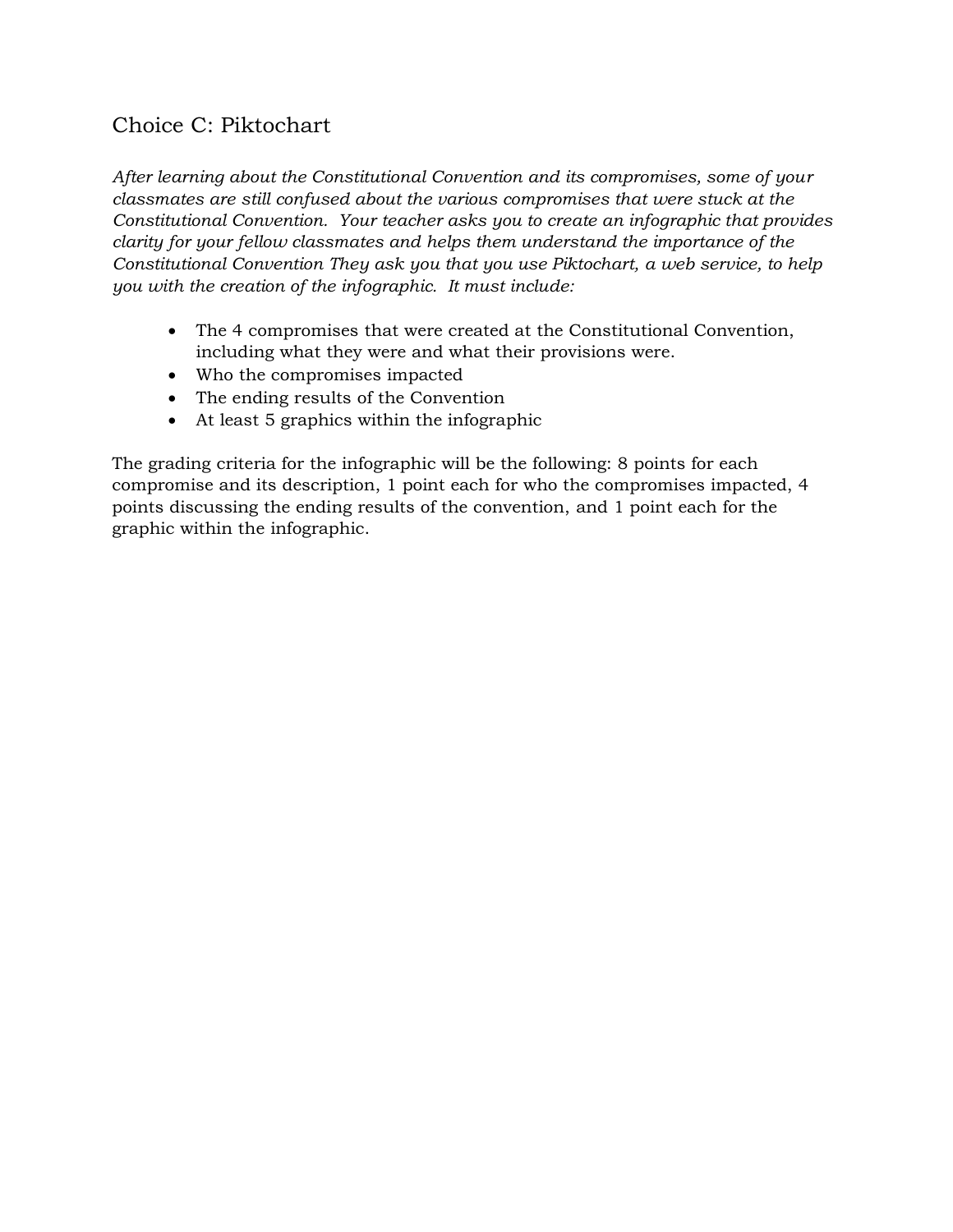When you walk in…

Please have a seat at the desk where your name is located.

Get out a pencil and a sheet of paper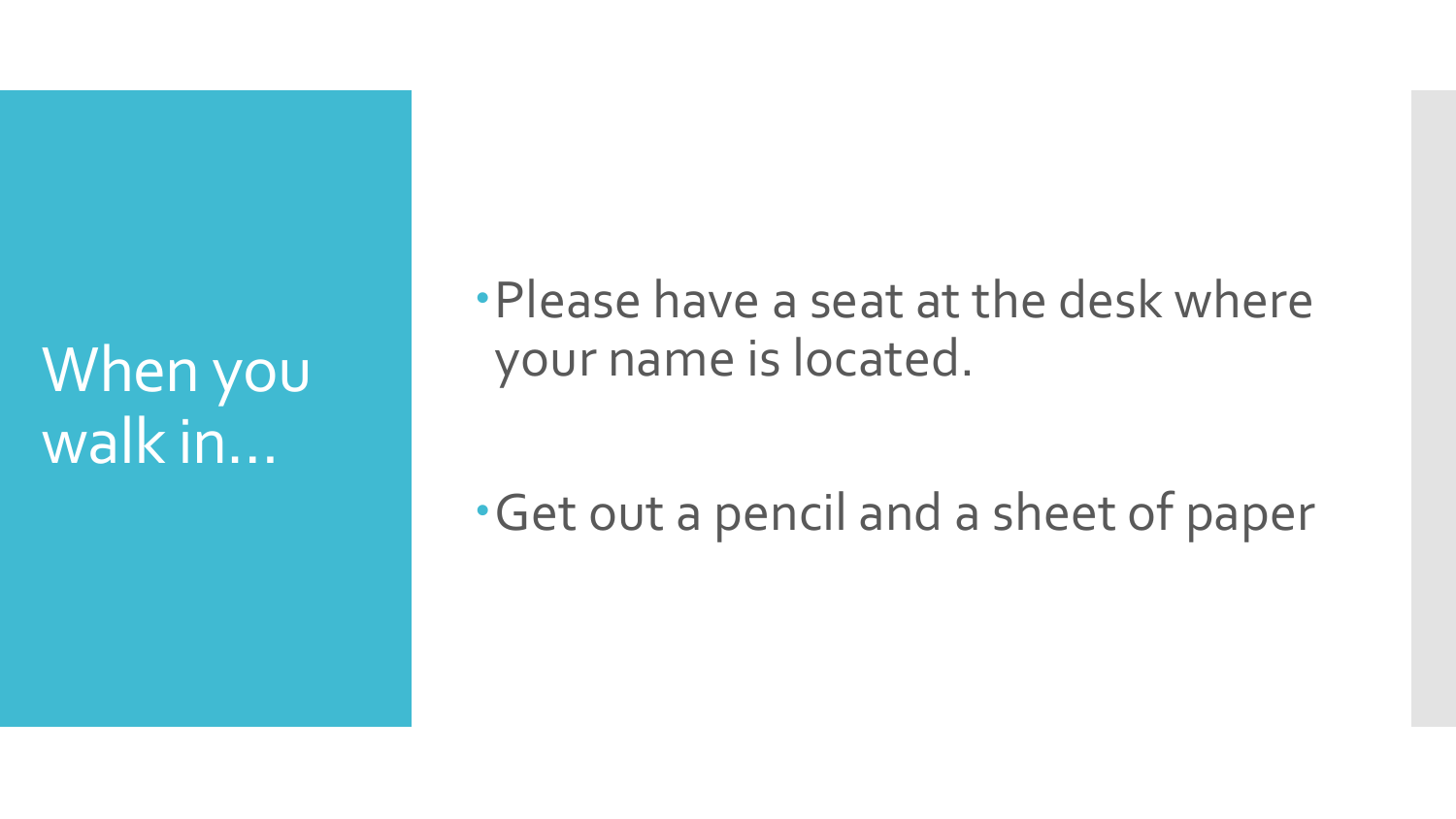Proposal for Student Council

 The following sheet that has been passed out are plans to create a new student council for the school.

 Several proposals have been developed and are being considered.

 Your task is to look at the four plans and as a class, put together a single version for student council. This **must** be completed within 30 minutes because that is how much time that is available today.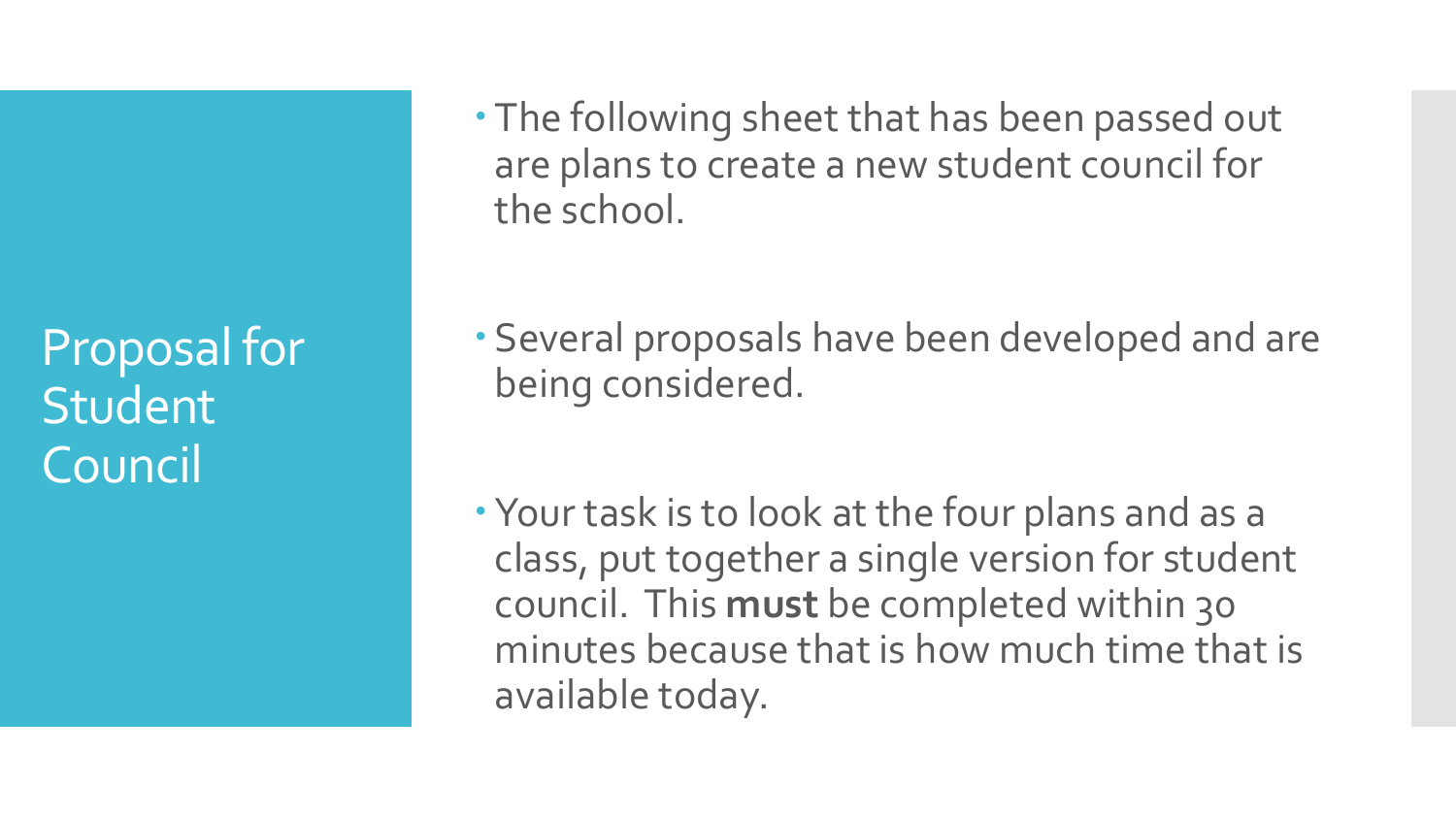# "Student" Plan

- You as students agree that there should be a new representation model for student council. You put together the following plan:
	- The student council would be structured with having a president and a general assembly. The general assembly would appoint the president and a faculty council that would oversee the general assembly's decisions.
	- Each classroom should receive representation proportionally to the amount of students in the classroom. For example, if a classroom has 50 students, it would have 6 representatives serving on student council. There would be two groups that would form the general assembly.
	- Some powers that the student council would have would be to regulate school bell schedules, write a petition of any policy that they feel is unfair, and utilize the security forces to ensure that school policies are enforced.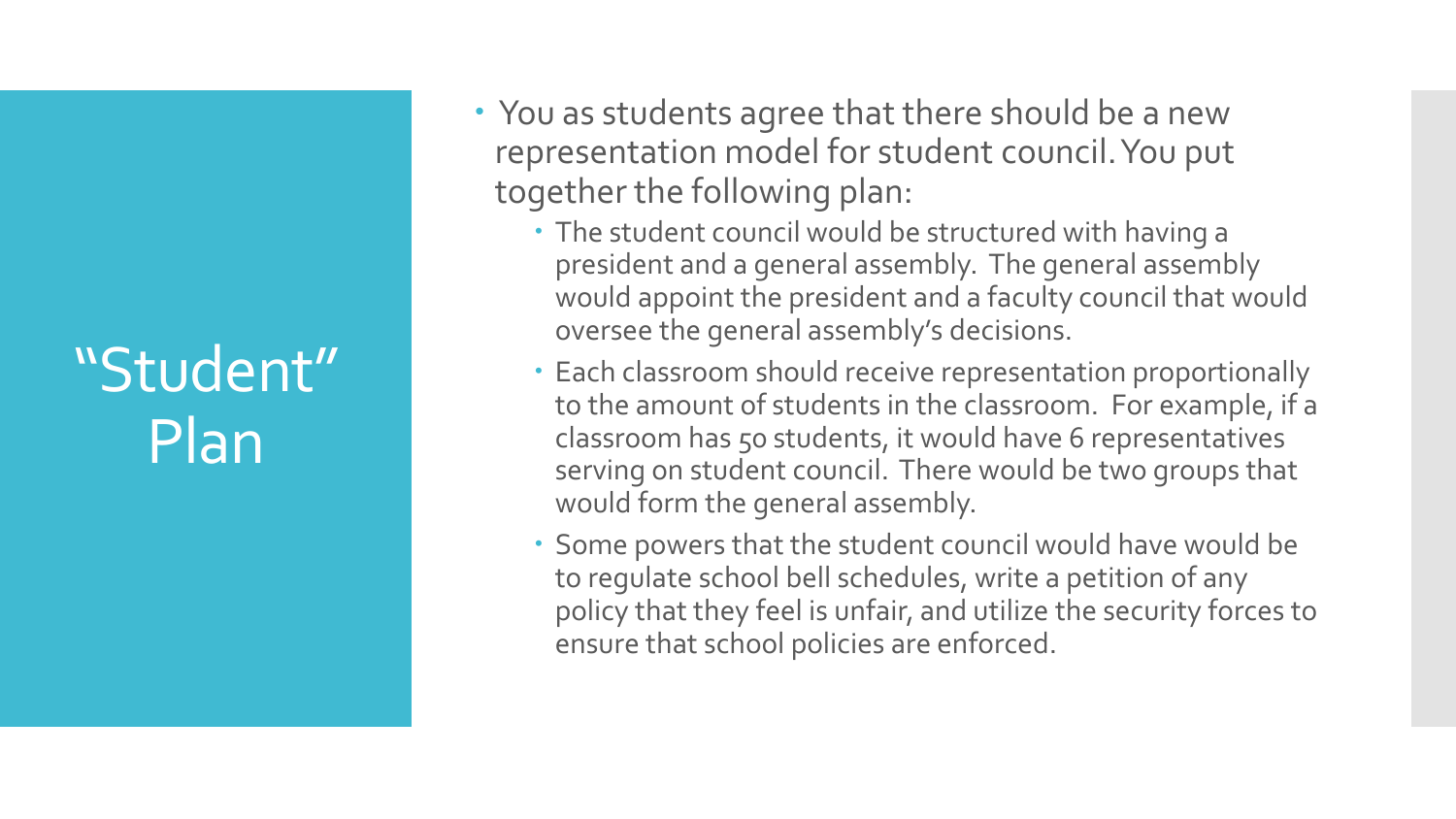# "Faculty" Plan

- The faculty have put together their own plan of action for student council that you represent. They have decided that the student council should be set up in the following way:
	- The student council would be structured with having a president and general assembly. The general assembly would choose people to help the president of student council, and the president would choose the members of the faculty council that would oversee the general assembly's decisions.
	- Each class should receive equal representation in the general assembly. Each class would receive 5 representatives to serve on the general assembly. There would be only one group that form the general assembly.
	- Some powers that the student council would have would be to levy student fees and charges to pay for dances and other large events, regulate the bell schedules, and all students would be held to the policies passed by the student council.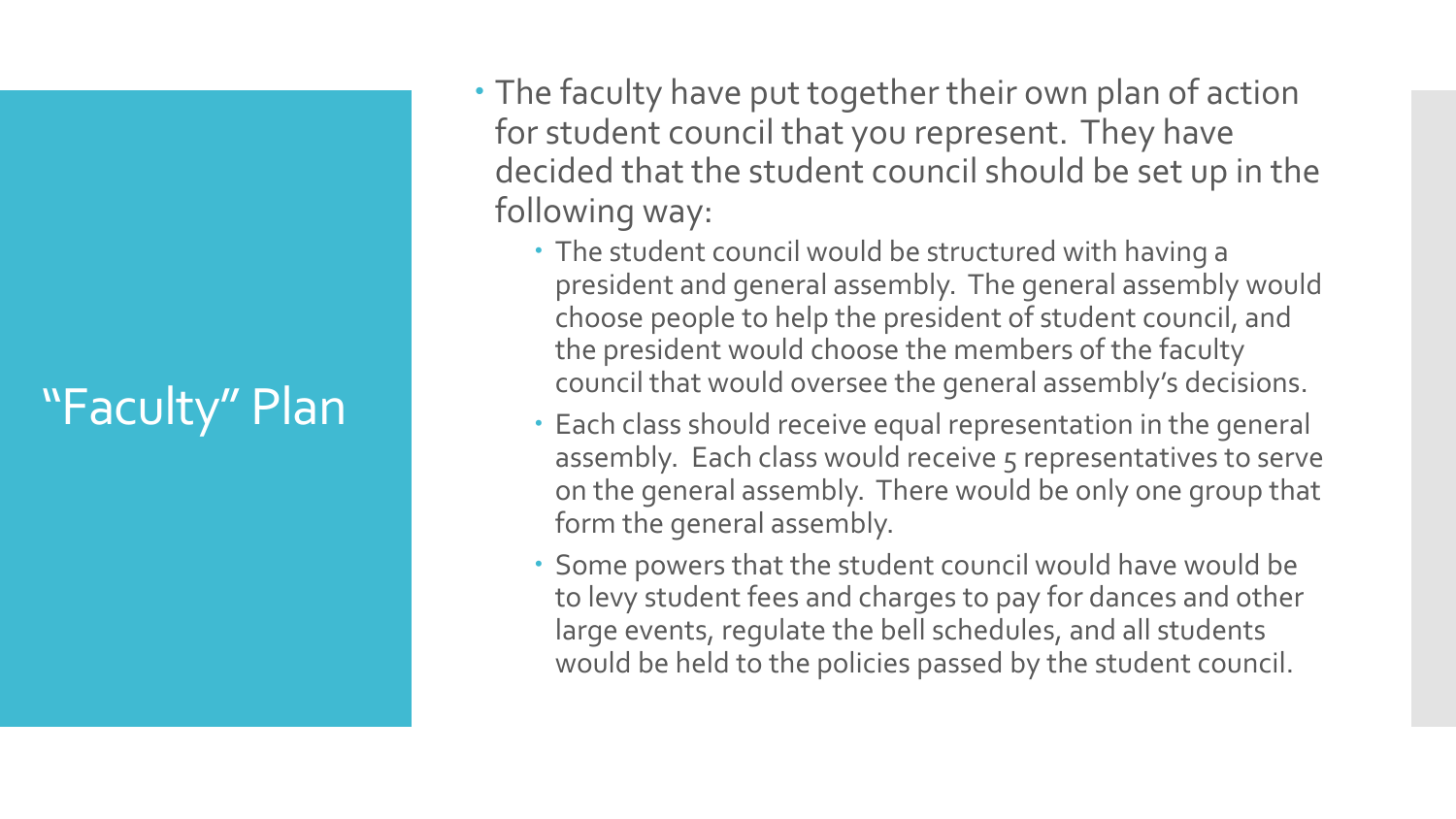# Sophomore Plan

- The sophomores have put together an argument on whether or not the freshman class should receive representation in the student council. Although you are a sophomore, you were a freshman once. The following is your plan:
	- If freshman are still considered students then they should be counted as a person in terms of classroom populations.
	- Freshman are still members of the school and should be given the same privileges.
	- $\cdot$  If all students are welcomed at the school then they should be allowed representation.